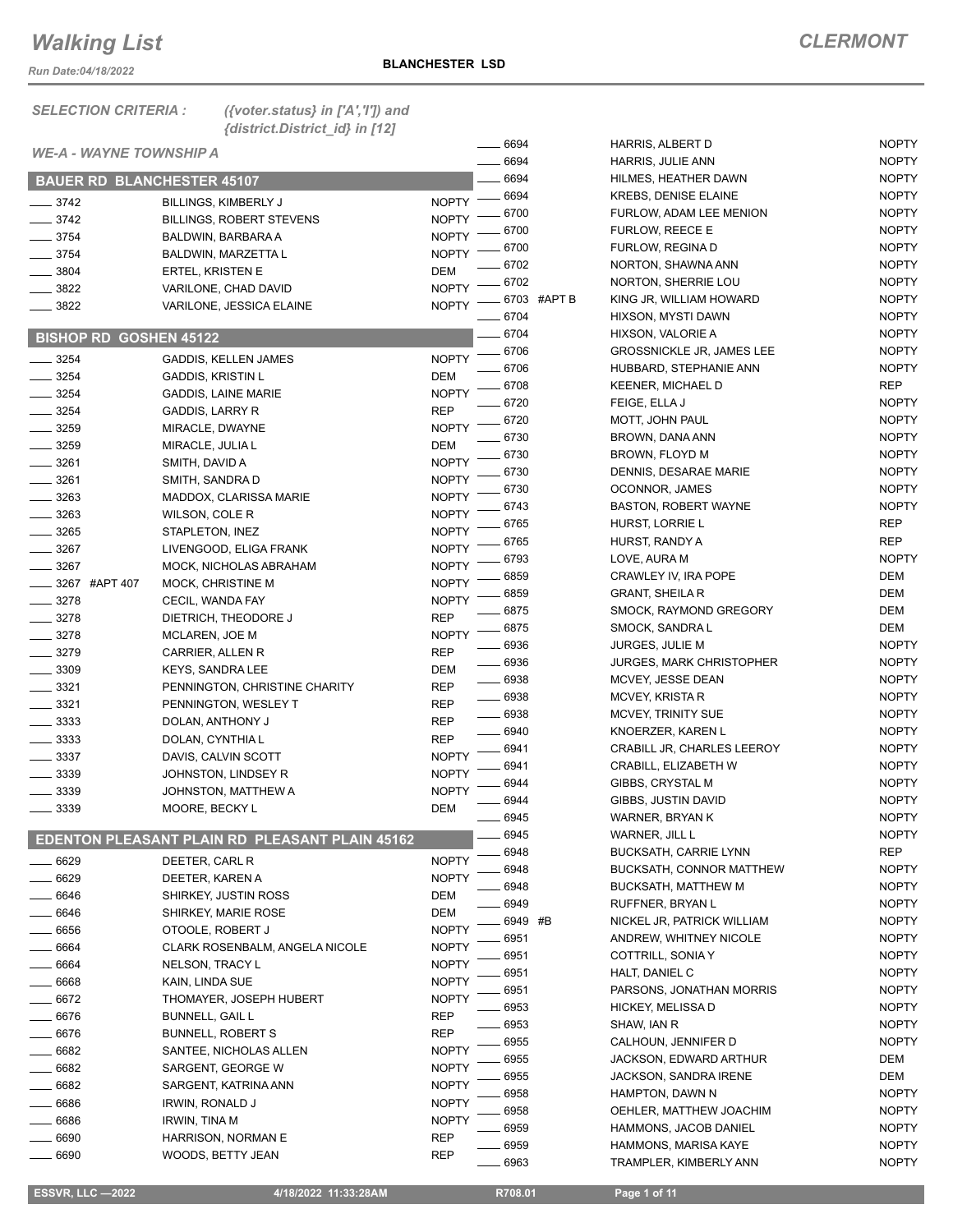### **BLANCHESTER LSD**

| Run Date:04/18/2022                   |                                                              | <b>BLANCHESTER LSD</b> |                                    |                                                  |                              |
|---------------------------------------|--------------------------------------------------------------|------------------------|------------------------------------|--------------------------------------------------|------------------------------|
|                                       |                                                              |                        | $- 6682$                           | DUGAN, CAROL A                                   | <b>REP</b>                   |
| <b>WE-A - WAYNE TOWNSHIP A</b>        |                                                              |                        | .6685                              | PELOSI, KENDRA LEEANN                            | <b>NOPTY</b>                 |
|                                       | EDENTON PLEASANT PLAIN RD PLEASANT PLAIN 45162               |                        | 6694                               | BATTERSON, DAVID A                               | <b>NOPTY</b>                 |
| $- 6963$                              | TRAMPLER, TODD MICHAEL                                       |                        | NOPTY __ 6718                      | DENNIS, RAYMOND D                                | <b>NOPTY</b>                 |
| $-6965$                               | <b>MOTT, KARON ANN</b>                                       |                        | NOPTY __ 6720                      | COREY, KIA MARIE                                 | <b>NOPTY</b>                 |
| $- 6965$                              | SHANNON, ROGER P                                             |                        | NOPTY __ 6720                      | COREY JR, MARK A                                 | <b>NOPTY</b>                 |
| $- 6967$                              | <b>BURKE, ERIK KAIN</b>                                      |                        | NOPTY __ 6722                      | <b>WILSON, NICHOLAS BURLTON</b>                  | <b>NOPTY</b>                 |
| $- 6967$                              | <b>BURKE, LOGAN MARIE</b>                                    |                        | NOPTY __ 6734                      | HAMPTON, KATHY S                                 | <b>NOPTY</b>                 |
| 6969                                  | MILLER, KRISTIE LYNN                                         |                        | NOPTY __ 6734                      | HAMPTON, RANDALL GENE                            | <b>NOPTY</b>                 |
| $\frac{1}{2}$ 6969                    | MILLER, STEVEN RICHARD                                       |                        | NOPTY __ 6736                      | MUELLER, DONNA JEAN                              | <b>REP</b>                   |
| $- 6972$                              | CARPENTER, CASEY ANN                                         |                        | NOPTY __ 6738                      | LONG, DEBORAH S                                  | <b>NOPTY</b>                 |
| $- 6972$                              | HARGIS, PHILLIP D                                            |                        | NOPTY __ 6738                      | LONG, MARTIN JASON                               | <b>NOPTY</b>                 |
| $- 6973$                              | PRICE, BRUCE A                                               |                        | NOPTY __ 6754                      | HUFFMAN, EDWARD L                                | DEM                          |
| $- 6973$                              | PRICE, CONNIE ANN                                            |                        | NOPTY __ 6754                      | HUFFMAN, PEGGY A                                 | <b>REP</b>                   |
| $- 6973$                              | PRICE, ERIN MICHELLE                                         |                        | NOPTY __ 6757                      | JACOBS, LISA M                                   | <b>NOPTY</b>                 |
| $- 6973$                              | PRICE, STEPHANIE ANN                                         |                        | NOPTY __ 6757                      | JACOBS, MARK ALLAN                               | <b>NOPTY</b>                 |
| 6974                                  | ELLEN, ANDREA L                                              |                        | NOPTY __ 6757                      | SAVAGE JR, THOMAS E                              | <b>NOPTY</b>                 |
| 6974                                  | ELLEN, RICHARD T                                             |                        | NOPTY __ 6778                      | <b>BROWN, LAURIE LEE</b>                         | <b>NOPTY</b>                 |
| <b>ERNIES DR PLEASANT PLAIN 45162</b> |                                                              |                        | $-6778$                            | <b>BROWN, NATALIE L</b>                          | <b>NOPTY</b>                 |
|                                       |                                                              |                        | 6778                               | <b>BROWN, WESLEY EARL</b>                        | <b>NOPTY</b>                 |
| $- 3201$                              | HAGERMAN, GEORGE SHANNON                                     |                        | NOPTY __ 6783                      | SILVERS, BILL E                                  | <b>NOPTY</b>                 |
| 3201                                  | KNUCKLES, ALISHA RENEE                                       |                        | NOPTY __ 6800                      | HURLEY, BETH ANN                                 | <b>REP</b>                   |
| 3204                                  | SCHNEIDER, THOMAS C                                          |                        | NOPTY __ 6800                      | HURLEY, PAUL L                                   | <b>REP</b>                   |
| $\frac{3215}{2}$                      | LIPSCOMB, DONNA LOUISE                                       | DEM                    | $- 6806$                           | <b>JOSLYN, CHRISTINE J</b>                       | <b>DEM</b>                   |
| $- 3215$                              | LIPSCOMB, JOHN ROBERT                                        | DEM                    | $\frac{1}{2}$ 6806                 | JOSLYN, DAVID F                                  | <b>DEM</b>                   |
| $-3215$                               | WAMSLEY, SAMANTHA G                                          |                        | NOPTY __ 6846                      | MUELLER, MELISSA A                               | <b>NOPTY</b>                 |
| $- 3219$                              | HARRIS, GERALD J                                             | <b>REP</b>             | $- 6847$                           | BARRIAL, CODIE ANN                               | <b>NOPTY</b>                 |
|                                       | <b>GARRISON SPURLING RD PLEASANT PLAIN 45162</b>             |                        | .6847                              | HUDSON, DWAIN R                                  | <b>NOPTY</b>                 |
|                                       |                                                              |                        | 6847                               | HUDSON, SANDY M<br>JONES, TIFFANY ANN            | <b>NOPTY</b><br><b>NOPTY</b> |
| 6563                                  | <b>GROSNICKLE JR, HAROLD L</b>                               |                        | NOPTY __ 6884<br>NOPTY __ 6885     | HAMIEL, RODNEY D                                 | <b>NOPTY</b>                 |
| $- 6563$<br>$\frac{1}{2}$ 6563        | <b>GROSNICKLE III, HAROLD L</b><br><b>GROSNICKLE, TINA C</b> | <b>REP</b>             | . 6885                             | ROCKEY, SHONNA L                                 | <b>NOPTY</b>                 |
| $-6596$                               | <b>BIXLER, ROBERT T</b>                                      |                        | NOPTY __ 6886                      | DREWES, AARON EMIL                               | <b>NOPTY</b>                 |
| $- 6596$                              | DIXON, JOSH M                                                |                        | NOPTY __ 6890                      | DREWES, TIFFANY ANN                              | <b>NOPTY</b>                 |
| 6596                                  | FANNIN, HALEY MYNA                                           |                        | NOPTY __ 6890                      | METCALFE, MENDEL P                               | <b>NOPTY</b>                 |
| $- 6604$                              | CARTER, JODI LYNN                                            | <b>REP</b>             | $- 6892$                           | <b>BUTLER, JEFFERY MICHAEL</b>                   | <b>NOPTY</b>                 |
| 6604                                  | CARTER, LAWRENCE R                                           | <b>REP</b>             | $\frac{1}{2}$ 6894                 | DAVIDSON, KRYSTLE R                              | <b>NOPTY</b>                 |
| 6605                                  | STRONG, BRIAN KEITH                                          |                        | NOPTY __ 6894                      | DAVIDSON, KRYSTLE R                              | <b>NOPTY</b>                 |
| $-6605$                               | STRONG. KELLY J                                              |                        | NOPTY __ 6894                      | VANCE, JEREMIAH EDWARD                           | <b>NOPTY</b>                 |
| 6608                                  | LOCKHART, ERIKA MARIE                                        |                        | NOPTY __ 6898                      | MCCLURE, MARK D                                  | <b>NOPTY</b>                 |
| 6608                                  | LOCKHART, JEFFREY JAMES                                      | NOPTY -                | 6898                               | MCCLURE, VICKIE LEE                              | <b>NOPTY</b>                 |
| 6611                                  | DANIEL, CYNTHIA A                                            |                        | NOPTY __ 6900                      | FIELDS, SERENA A                                 | <b>NOPTY</b>                 |
| $=6611$                               | DANIEL, HAROLD L                                             |                        | NOPTY -6900                        | NEWPORT, ANDREW HOUSTON FIELDS                   | <b>NOPTY</b>                 |
| 6614                                  | CORNETT, SAUNDRA KAY                                         |                        | NOPTY __ 6906                      | MCCLENDON, BARBARA A                             | REP                          |
| 6618                                  | CORNETT, JOHN E                                              |                        | NOPTY __ 6906                      | MCCLENDON, GARY LEE                              | <b>REP</b>                   |
| $-6618$                               | KIDDER, JENNIFER MARIE                                       | <b>NOPTY</b>           |                                    |                                                  |                              |
| $-6621$                               | CAPLINGER, DEBRA DENISE                                      |                        |                                    | NOPTY GARRISON SPURLING RD PLEASANT PLAINS 45162 |                              |
| __ 6621                               | CAPLINGER, JOSHUA M                                          |                        | NOPTY __ 6682                      | DUGAN, MICHAEL J                                 | <b>REP</b>                   |
| $-6621$                               | CAPLINGER, OLIVIA MAYE                                       | <b>NOPTY</b>           |                                    |                                                  |                              |
| 6638                                  | <b>BROCK, TERRIC</b>                                         |                        | NOPTY GOODWIN RD BLANCHESTER 45107 |                                                  |                              |
| 6638                                  | COMBS, ADAM NEAL GRAY CARDER                                 |                        | NOPTY __ 7000                      | WEATHERS, WILLIAM O                              | <b>NOPTY</b>                 |
| 6638                                  | COMBS, MICHAEL R                                             |                        | NOPTY __ 7000                      | <b>WEATHERS, WILLIAM ONTARIO</b>                 | <b>NOPTY</b>                 |
| 6638                                  | COMBS, TONYA GENE                                            |                        | NOPTY __ 7004                      | STRONG, ANDREA J                                 | DEM                          |
| 6646                                  | ABNEY, MERRIE LOU                                            | <b>REP</b>             | $- 7016$                           | CROWE, CYNTHIA ANNA                              | <b>NOPTY</b>                 |
| 6646                                  | JEANOTTE, ROBERT A                                           |                        | NOPTY __ 7016                      | CROWE JR, FRED E                                 | <b>NOPTY</b>                 |
| 6648                                  | APKE, MITCHELL B                                             |                        | NOPTY __ 7022                      | TEDRICK, AMBER N                                 | <b>NOPTY</b>                 |
| 6651                                  | CAPLINGER, MERL R                                            | REP                    | $- 7022$                           | <b>TEDRICK, OSCAR B</b>                          | <b>NOPTY</b>                 |
| 6651                                  | CAPLINGER, TERESA A                                          |                        | NOPTY __ 7050                      | FUNK, CHARITY ELIZABETH                          | <b>NOPTY</b>                 |
| 6652                                  | HENSLEY, SASHA NICOLE                                        |                        | NOPTY __ 7050                      | FUNK, JACLYN NICOLE                              | <b>NOPTY</b>                 |
| 6666                                  | ROBERTS, JUDY L                                              |                        | NOPTY __ 7050<br>NOPTY __ 7051     | LAMBROS, THOMAS A                                | <b>NOPTY</b>                 |
| $-6674$<br>6676                       | DOWELL BUNDSCHUH, JUDY<br>TATE, CHERI MARLENE                |                        | NOPTY __ 7051                      | ERTEL, JOAN K                                    | <b>NOPTY</b>                 |
| $=$ 6680                              | CLARK, CARL B                                                |                        | NOPTY __ 7051                      | NAUSE, GREGORY L                                 | <b>NOPTY</b>                 |
|                                       |                                                              |                        |                                    | NAUSE, JODIE K                                   | <b>NOPTY</b>                 |
| <b>ESSVR, LLC -2022</b>               | 4/18/2022 11:33:28AM                                         |                        | R708.01                            | Page 2 of 11                                     |                              |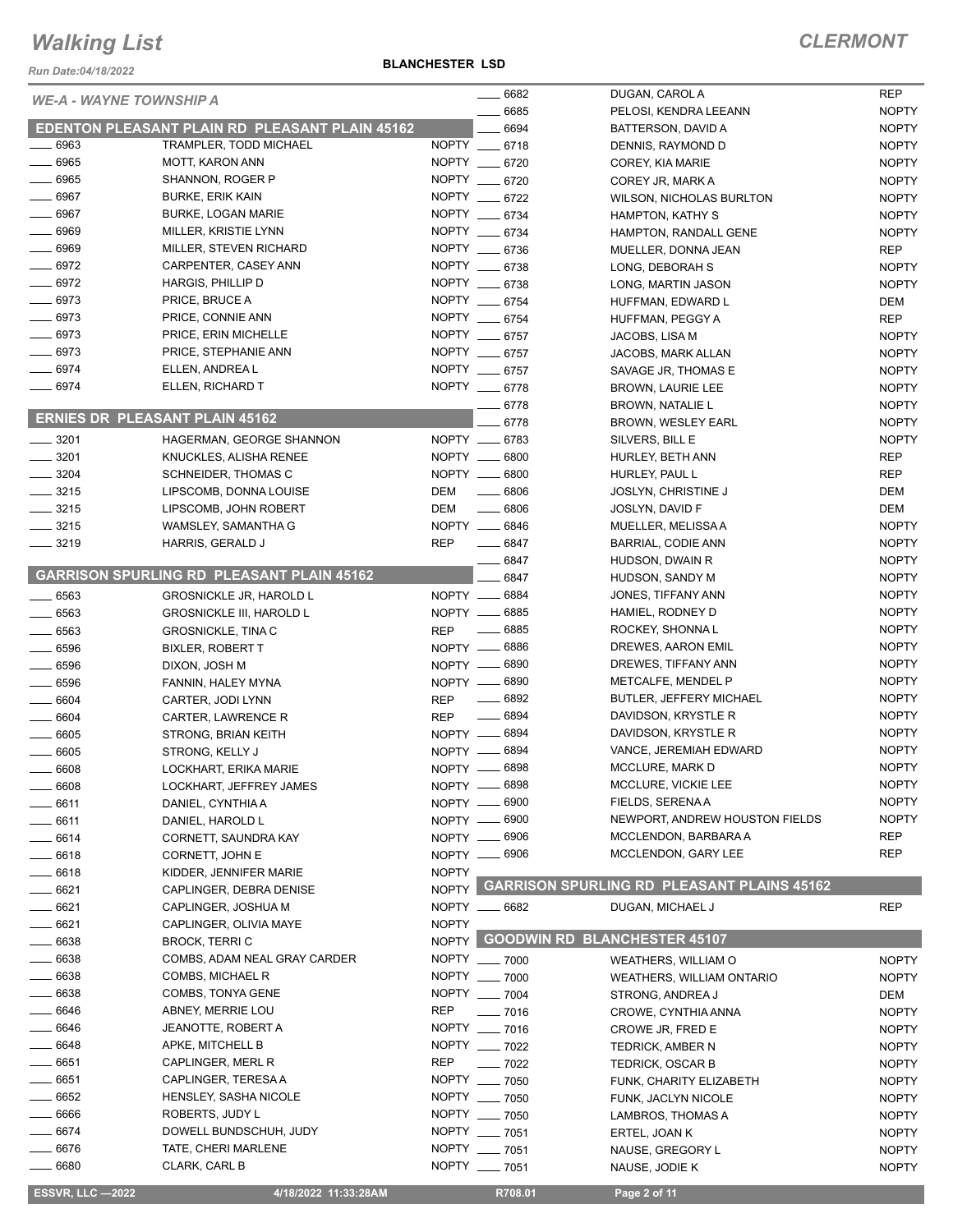*Run Date:04/18/2022*

#### **BLANCHESTER LSD**

| <b>WE-A - WAYNE TOWNSHIP A</b>      |                                                     |              | 6430        | FREEMAN, WILLIAM C                | <b>REP</b>   |
|-------------------------------------|-----------------------------------------------------|--------------|-------------|-----------------------------------|--------------|
|                                     | <b>GOODWIN RD BLANCHESTER 45107</b>                 |              |             | HUNTER CREEK DR BLANCHESTER 45107 |              |
| $-7063$                             |                                                     |              | NOPTY -8411 | IMES, BRENDA GALE                 | <b>NOPTY</b> |
| 7064                                | <b>BOLIN, KIMBERLY NICOLE</b><br>LAMBROS, BARBARA A | <b>DEM</b>   | 3423        | ARMSTRONG, HEATHER RENEE          | <b>NOPTY</b> |
| $-7068$                             | SHAW, TYLER R                                       | <b>NOPTY</b> | 3423        | ARMSTRONG, JACK                   | <b>NOPTY</b> |
| 7073                                | DANIELS, CATHERINE E                                | <b>NOPTY</b> | 3423        | ARMSTRONG, SCOTT PATRICK          | <b>NOPTY</b> |
| $- 7088$                            | SICURELLA, LINDA M                                  | <b>NOPTY</b> | 3426        | ROY, LUKE ANDREW                  | <b>NOPTY</b> |
| $-7091$                             | DUNKMANN, DOROTHY E                                 | <b>NOPTY</b> | 3426        | <b>ROY, NICOLE ANN</b>            | <b>NOPTY</b> |
| 7091                                | DUNKMANN, HERBERT B                                 | <b>NOPTY</b> | 3436        | <b>ILER, BRANDON SCOTT</b>        | <b>NOPTY</b> |
|                                     |                                                     |              | 3436        | ILER, JULIE NICHOLE               | <b>NOPTY</b> |
| <b>GRAHAM RD FAYETTEVILLE 45118</b> |                                                     |              | 3437        | <b>BASHAW, AMBER D</b>            | <b>NOPTY</b> |
| 3578                                | HOPKINS, BRENT MATTHEW                              | <b>NOPTY</b> | 3437        | BOYD, THOMAS JUSTIN               | <b>NOPTY</b> |
| $-3580$                             | MARTIN, BETTY ANN                                   | <b>NOPTY</b> | 3448        | SIZEMORE, DARREN                  | <b>NOPTY</b> |
| 3580                                | MARTIN JR, TROY LEE                                 | <b>NOPTY</b> | 3448        | SIZEMORE, LAUREN NICOLE           | <b>NOPTY</b> |
| 3584                                | POHLMAN, NAOMI BROOKE                               | <b>NOPTY</b> | 3449        | ALLEN, ANNIE MALANEY              | <b>NOPTY</b> |
| 3584                                | POHLMAN, TIMOTHY A                                  | <b>NOPTY</b> | 3449        | ALLEN, KRISTEN M                  | <b>NOPTY</b> |
| 3586                                | MAGGARD, ANTHONY W                                  | <b>NOPTY</b> | 3449        | MCVEY, BRIAN THOMAS               | <b>NOPTY</b> |
| 3586                                | MAGGARD, NATHANIEL WAYNE                            | <b>NOPTY</b> | 3452        | DUGAN, DANIEL WILLIAM             | <b>NOPTY</b> |
| 3588                                | <b>BROWN, CARA CATHLEEN</b>                         | <b>NOPTY</b> | 3452        | DUGAN, JACK RYAN                  | <b>NOPTY</b> |
| 3588                                | COMBS, JOSEPH DAVID                                 | <b>NOPTY</b> | 3452        | DUGAN, MARY KATHLEEN              | <b>NOPTY</b> |
| 3604                                | CHAMBERS, JENNIFER LEE                              | <b>NOPTY</b> | 3452        | MURPHY, DANIEL F                  | <b>NOPTY</b> |
| 3604                                | RITCHEY, KENNETH W                                  | <b>NOPTY</b> | 3452        | MURPHY, MARKETTA                  | <b>NOPTY</b> |
| $-3610$                             | <b>GAUL, WILLIAM JAMES</b>                          | <b>NOPTY</b> | 3459        | LAYMAN, ADAM G                    | <b>NOPTY</b> |
| 3610                                | LAKES, ANGELA SUE                                   | <b>NOPTY</b> | 3459        | LAYMAN, JENNIFER LYNN             | <b>NOPTY</b> |
| 3628                                | PELL, LINDA S                                       | <b>NOPTY</b> |             |                                   |              |
| 3700                                | ROSS, CHRISTY A                                     | <b>NOPTY</b> |             | JOHNSON RD BLANCHESTER 45107      |              |
| 3702                                | ROSS, MICHAEL S                                     | <b>NOPTY</b> | 6809        | DAVIDSON, TIPHANEY LN             | <b>NOPTY</b> |
| 3708                                | CAMERON, BRIAN DYLAN                                | <b>NOPTY</b> | 6818        | LOZANO, KAITLIN ELIZABETH         | <b>NOPTY</b> |
| 3708                                | CAMERON, BRIAN E                                    | <b>NOPTY</b> | 6823        | <b>TERRY, SCOTT A</b>             | <b>NOPTY</b> |
| 3708                                | CAMERON, JANET L                                    | <b>NOPTY</b> | 6823        | <b>TERRY, STEPHANIE KATHLEEN</b>  | <b>NOPTY</b> |
| 3800                                | KLUTE, AMY M                                        | <b>REP</b>   | 6835        | MEADER, DIANE M                   | <b>NOPTY</b> |
|                                     |                                                     |              | 6835        | MEADER, JACOB MICHAEL             | <b>NOPTY</b> |
| <b>HUNT RD BLANCHESTER 45107</b>    |                                                     |              | 6835        | MEADER, KAYLA MARIE               | <b>NOPTY</b> |
| 6463                                | BOWLING, TERESA ANN                                 | <b>NOPTY</b> | 6835        | MEADER, MICHAEL W                 | <b>NOPTY</b> |
| 6463                                | <b>GREEN, CONSUELA ANN</b>                          | <b>NOPTY</b> | 6839        | FAIR, AMBER MARIE                 | REP          |
|                                     | <b>GREEN, KENNETH PATTON</b>                        | <b>NOPTY</b> | 6839        | FAIR, SHAUN THOMAS                | <b>NOPTY</b> |
| 6463<br>6463                        |                                                     | <b>NOPTY</b> | 6864        | SALYERS, SHIRLEY JO               | <b>NOPTY</b> |
| 6463                                | HUDSON, FELICITY A                                  | <b>NOPTY</b> | 6864        | SALYERS, TIMOTHY L                | <b>NOPTY</b> |
|                                     | LAILE, NICOLE M<br>HUNLEY, JACOB ALLEN              | <b>REP</b>   | 6866        | CHERRYHOLMES, ASHLEY JORDAN       | <b>NOPTY</b> |
| 6467                                |                                                     |              | $-6866$     | CHERRYHOLMES, ZACHARY B           | <b>NOPTY</b> |
| 6467                                | HUNLEY, REBECCA ANN                                 | <b>REP</b>   | 6880        | GEIGER, DOUGLAS J                 | DEM          |
| 6489                                | JORDAN, LESLIE ANN                                  | <b>REP</b>   | 6880        | GEIGER, REBECCA A                 | DEM          |
| HUNT RD FAYETTEVILLE 45118          |                                                     |              | 6906        | <b>SCOTT, SALLY CLAIRE</b>        | <b>NOPTY</b> |
|                                     |                                                     |              | 6908        | <b>BELLA, JOSEPH TRENTON</b>      | <b>NOPTY</b> |
| 6231                                | ROY, DELBERT DONALD                                 | <b>REP</b>   | 6908        | PORTER, JENNIFER L                | DEM          |
| 6240                                | KENNETH, RYAN M                                     | <b>NOPTY</b> | 6908        | PORTER, JOHN S                    | DEM          |
| $=6240$                             | KOUTROS, DALE PAULA                                 | <b>NOPTY</b> | 6910        | <b>REIFSTECK, JEFFREY SCOTT</b>   | <b>NOPTY</b> |
| 6240                                | KOUTROS SR, JOHN J                                  | <b>NOPTY</b> | 6910        | REIFSTECK, SHANE FARLEY           | <b>NOPTY</b> |
| 6240                                | KOUTROS JR, JOHN JASON                              | <b>NOPTY</b> | 6915        | <b>GAMBLE, LAWRENCE A</b>         | <b>NOPTY</b> |
| 6240                                | KOUTROS, JULIAN JORDAN                              | <b>NOPTY</b> |             |                                   |              |
| 6240                                | TAYLOR, RUSSELL CODY                                | <b>NOPTY</b> |             | JORDAN RD PLEASANT PLAIN 45162    |              |
| 6250                                | ALLEN, DANIEL K                                     | <b>REP</b>   | _ 3175      | GIBBONS, KASSANDRA BROOKE         | <b>NOPTY</b> |
| 6250                                | ALLEN, LISA ANN                                     | <b>REP</b>   | 3175        | <b>GIBBONS, PATRICIA YVETTE</b>   | <b>NOPTY</b> |
| 6258                                | MYERS, MARY K                                       | <b>NOPTY</b> | 3193        | OWENS, ALICE F                    | <b>NOPTY</b> |
| 6264                                | SHEPHERD, CINDY L                                   | <b>NOPTY</b> | 3194        | WEBB, SHARON A                    | DEM          |
| 6264                                | SHEPHERD, KELLY R                                   | <b>NOPTY</b> | 3207        | MARCUM, DEBORAH D                 | <b>NOPTY</b> |
| 6336                                | CHRISTON, BONITA J                                  | <b>NOPTY</b> | 3207        | MARCUM, GARY L                    | <b>NOPTY</b> |
| 6336                                | CHRISTON, DAVID                                     | <b>NOPTY</b> | 3210        | GALLICK, LEO J                    | <b>NOPTY</b> |
| 6354                                | DWYER, KELLY P                                      | <b>NOPTY</b> | 3210        | <b>GALLICK, MARGARET MARY</b>     | <b>NOPTY</b> |
| 6354                                | LUSCHEK, CAROL D                                    | <b>NOPTY</b> | 3211        | PHILLIPS, GARY E                  | <b>NOPTY</b> |
| 6354                                | LUSCHEK, LORI MARIE                                 | <b>NOPTY</b> | 3211        | PHILLIPS, JENNIFER LYNN           | <b>NOPTY</b> |
| 6430                                | FREEMAN, SYLVIA M                                   | <b>REP</b>   | $-3213$     | DANIELS, VERNON DAVID             | <b>NOPTY</b> |
|                                     |                                                     |              |             |                                   |              |
| <b>ESSVR, LLC -2022</b>             | 4/18/2022 11:33:28AM                                |              | R708.01     | Page 3 of 11                      |              |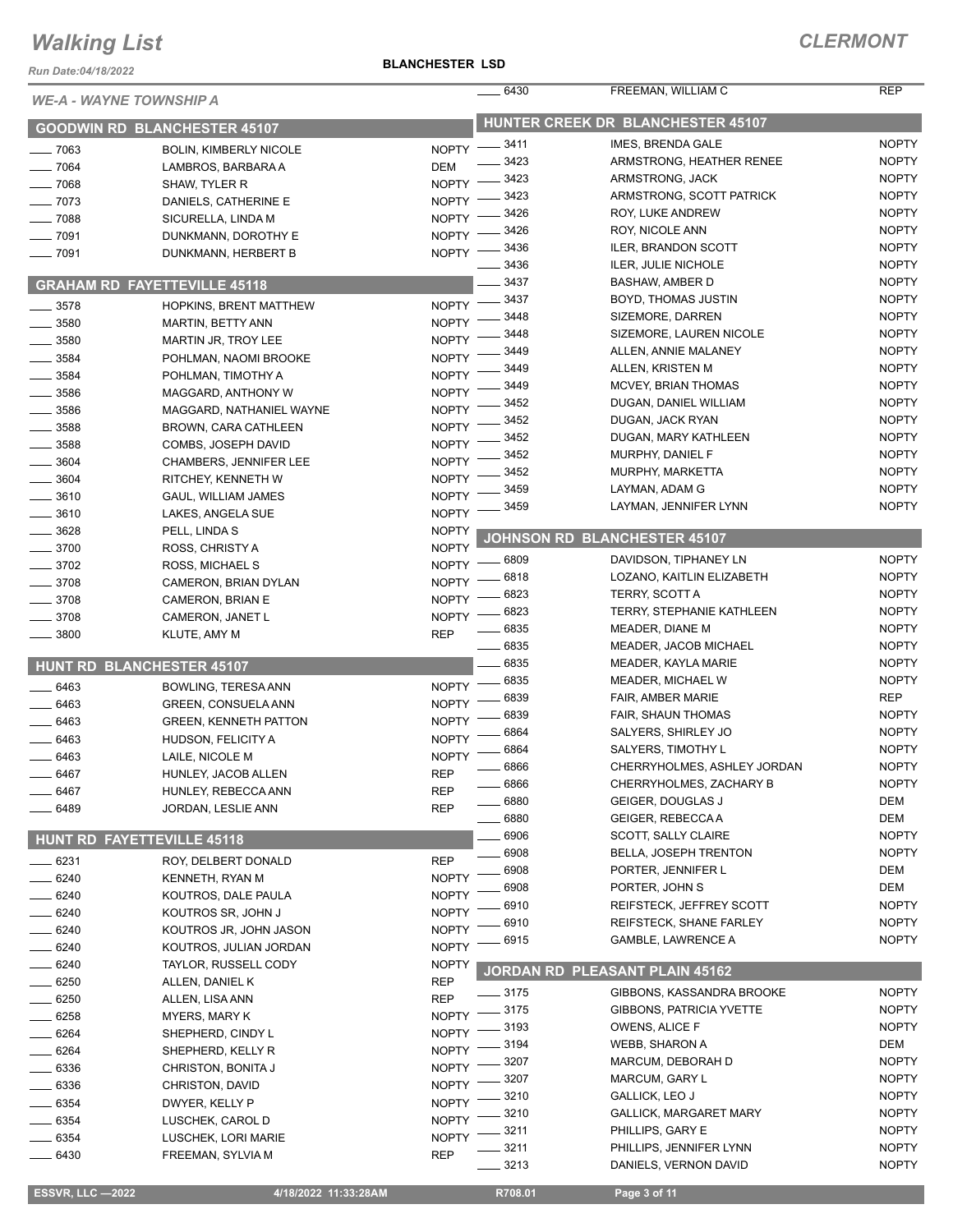*Run Date:04/18/2022*

**BLANCHESTER LSD**

|                      |                                           | $\frac{1}{2}$ 3509                                     | MACGREGOR, ALEXANDER SCOTT                   | <b>NOPTY</b>                 |
|----------------------|-------------------------------------------|--------------------------------------------------------|----------------------------------------------|------------------------------|
|                      | <b>WE-A - WAYNE TOWNSHIP A</b>            | $\frac{1}{2}$ 3509                                     | PERKINS, CHARLOTTE J                         | <b>NOPTY</b>                 |
|                      | JORDAN RD PLEASANT PLAIN 45162            | 3509                                                   | PERKINS-MACGREGOR, KELSEY ANNE               | <b>NOPTY</b>                 |
| $\frac{1}{2}$ 3213   | TAYLOR, AMANDA N                          | NOPTY -8509 #APT B                                     | LEISURE, JESSICA R                           | <b>NOPTY</b>                 |
| $- 3225$             | <b>MESSER, ALMEDA MAY</b>                 | NOPTY -8519                                            | PAUGH, ANGELA R                              | <b>NOPTY</b>                 |
| $- 3225$             | <b>MESSER, MARK</b>                       | NOPTY -8521                                            | JOHNSON, BRADY MARK                          | <b>NOPTY</b>                 |
| $\frac{3226}{5}$     | ASBROCK, JAMES W                          | NOPTY -8521                                            | LOWERY, MICHAEL W                            | DEM                          |
| $- 3226$             | ASBROCK, SAMANTHA MARIE                   | 3521<br>$NOPTY -$                                      | LOWERY, YVONNE M                             | DEM                          |
| $-3226$              | PETERS, KARLA M                           | NOPTY -8527                                            | STANFORTH, TRAVIS L                          | <b>NOPTY</b>                 |
| $\frac{1}{2}$ 3236   | <b>GROSNICKLE, JAMES IN</b>               | NOPTY -8555                                            | BEHYMER, CECILE A                            | DEM                          |
| $\frac{1}{2}$ 3236   | <b>GROSNICKLE, KASEY A</b>                | NOPTY -8555                                            | KUSSMAN, EMILY ANN                           | <b>NOPTY</b>                 |
| $\frac{1}{2}$ 3236   | REYNOLDS, JORDYN KAYE                     | NOPTY -8555                                            | ROBERTS, TIMOTHY G                           | <b>NOPTY</b>                 |
| $\frac{1}{2}$ 3254   | CORDES, JOHN ANDREW                       | NOPTY -8561                                            | BROOKS III, FLOYD E                          | <b>NOPTY</b>                 |
| $\frac{1}{2}$ 3254   | <b>CORDES, MELISSA M</b>                  | NOPTY -8561                                            | <b>BROOKS, SEBRINAL</b>                      | <b>NOPTY</b>                 |
| $\frac{1}{2}$ 3260   | FUTRELL, JANICE M                         | 3561<br>$\overline{\phantom{a}}$<br><b>REP</b>         | MUDD, BRIANA DANIELLE                        | <b>NOPTY</b>                 |
| $\frac{1}{2}$ 3261   | TAYLOR, MARC ANTHONY                      | NOPTY -8561                                            | PERRY, DYLAN JAY                             | <b>NOPTY</b>                 |
| $\frac{1}{2}$ 3276   | HARRIS, LOREN L                           | 3561<br>$\overline{\phantom{a}}$<br><b>REP</b><br>3562 | PERRY, JULIA CATHERINE                       | <b>NOPTY</b><br><b>NOPTY</b> |
| $- 3276$             | HARRIS III, RONALD L                      | $N$ OPTY $\qquad$                                      | BRADLEY, JACOB ANTHONY                       |                              |
| $- 3284$             | STUDER, MARY JEAN                         | NOPTY -8562                                            | WOLF, JOHN DONALD                            | <b>NOPTY</b>                 |
| $\frac{1}{2}$ 3290   | BRINSON, JOHNATHAN TYLOR                  | 3566<br>$NOPTY$ -<br>3566                              | SHUTTS, STEPHEN EDWARD<br>SHUTTS, TERESA ANN | <b>REP</b><br><b>REP</b>     |
| $\frac{1}{2}$ 3290   | <b>BRINSON, SHARON A</b>                  | $NOPTY$ –<br>3577                                      | STAGNER, PAUL MICHAEL                        | <b>NOPTY</b>                 |
| $- 3296$             | MIRLISENA, JOYCE                          | $NOPTY$ -<br>3582                                      | COLLIER, DUSTIN R                            | <b>NOPTY</b>                 |
|                      | <b>LEUDERS RD GOSHEN 45122</b>            | 3582                                                   | WILLIAMS, ELIZABETH K                        | <b>NOPTY</b>                 |
|                      |                                           | 3582                                                   | <b>WILLIAMS, JAMES DARRELL</b>               | <b>NOPTY</b>                 |
| $- 3268$             | SPARKS, PATRICIA A                        | $NOPTY$ ––<br>_ 3596                                   | MAHLMAN, DAVID SCOTT                         | <b>NOPTY</b>                 |
| $\frac{1}{2}$ 3268   | SPARKS, PATRICIA M                        | NOPTY -<br>3596                                        | MAHLMAN, JACQUELINE LYNN                     | <b>NOPTY</b>                 |
| $\frac{1}{2}$ 3280   | CORDES, JACK W                            | <b>NOPTY</b><br>3596                                   | MAHLMAN, PAMELA L                            | <b>NOPTY</b>                 |
| $\frac{1}{2}$ 3336   | JORDAN, CHRISTOPHER R                     | <b>REP</b>                                             | MANNING, RANDY C                             | <b>NOPTY</b>                 |
| $\frac{1}{2}$ 3362   | EDMISTEN, AVERY J                         | NOPTY -8602<br>NOPTY -8610                             | HIGGINBOTHAM, MYRON A                        | <b>NOPTY</b>                 |
| $\frac{1}{2}$ 3362   | <b>EDMISTEN, IRENE CLAIRE</b>             | $- 3612$                                               | MOORE, LISA R                                | <b>NOPTY</b>                 |
|                      | <b>LONG GLADY RD BLANCHESTER 45107</b>    | $-3616$                                                | COMBS, BRANDI LEE                            | <b>NOPTY</b>                 |
|                      |                                           | 3616                                                   | COMBS, BRANDON W                             | <b>NOPTY</b>                 |
| $\frac{1}{2}$ 6438   | WARMAN, GARY W                            | NOPTY <sup>-</sup><br>3618                             | BROWNSTEAD, AUDREY I                         | DEM                          |
| $- 6438$             | WARMAN, JERRY L                           | <b>NOPTY</b><br>3618                                   | <b>BROWNSTEAD, MICHAEL JAMES</b>             | <b>REP</b>                   |
| $-6441$              | HOWARD, CARL EDWARD                       | <b>NOPTY</b><br>3619                                   | HAMBLEN, JOHN P                              | <b>NOPTY</b>                 |
| $-6441$              | HOWARD, CARLON                            | $NOPTY$ -<br>3619                                      | HAMBLEN, SHAWNDA K                           | <b>NOPTY</b>                 |
| $-6442$              | <b>BRINSON, JERRI G</b>                   | $NOPTY$ ––<br>3619                                     | THOMPSON, AMY E                              | <b>NOPTY</b>                 |
| $-6442$              | STURGILL, MAKAYLA DAWN                    | $N$ OPTY $-$<br>3622                                   | <b>SCAGGS, JACOB SCOTT</b>                   | <b>NOPTY</b>                 |
| $-6443$              | <b>GREGORY, BENJAMIN VINCENT</b>          | $N$ OPTY $-$<br>3622<br>$N$ OPTY $-$                   | <b>SCAGGS. SAMANTHA SHAE</b>                 | <b>NOPTY</b>                 |
| 6443                 | HOWARD, WILLIAM                           | NOPTY -8626                                            | REED, BECKY MAE                              | <b>REP</b>                   |
| $-6443$              | KIRKENDALL, LAURA NICHOLE                 | 3626                                                   | REED, WILLIAM C                              | <b>REP</b>                   |
| $-6465$              | ESTEP, WANDA D                            | <b>REP</b><br>3628                                     | ALLEN, DALLAS EVELYN                         | <b>NOPTY</b>                 |
| 6500                 | ANSTAETT, CONSTANCE LEE                   | <b>NOPTY</b><br>3628                                   | ALLEN JR, ERIC VENCEN                        | <b>NOPTY</b>                 |
| - 6500               | KING WATSON, RACHEL E                     | <b>NOPTY</b><br>3628                                   | ALLEN, REVA NELL                             | <b>NOPTY</b>                 |
| $-6500$              | WATSON, EDDIE A                           | <b>NOPTY</b><br>3632<br><b>NOPTY</b>                   | <b>BOWERS, CHARLOTTE M</b>                   | <b>NOPTY</b>                 |
| _ 6502               | POPP, KENDAL                              | 3634<br><b>REP</b>                                     | <b>KROTH JR, TERRY</b>                       | <b>REP</b>                   |
| $- 6504$<br>$-6504$  | CANNADY, KRISTINA M                       | 3636<br><b>REP</b>                                     | HAAS, NICKI SUE                              | <b>REP</b>                   |
| ___ 6510             | CANNADY, ROY E<br>FAULKNER, JESSICA MARIE | 3636<br><b>NOPTY</b>                                   | HAAS, WILLIAM B                              | <b>REP</b>                   |
| _ 6510               | FAULKNER, ZACHARY R                       | 3675<br><b>NOPTY</b>                                   | <b>CREAGER, CHRIS A</b>                      | <b>NOPTY</b>                 |
| __ 6540              | <b>BELL, CONNIE M</b>                     | 3675<br><b>REP</b>                                     | <b>CREAGER, GRACIE K</b>                     | <b>NOPTY</b>                 |
| $-6540$              | <b>BELL, STEVEN C</b>                     | 3675<br><b>REP</b>                                     | <b>CREAGER, KAREN K</b>                      | <b>NOPTY</b>                 |
|                      |                                           | 3675                                                   | CREAGER, TANNER LOGAN                        | <b>NOPTY</b>                 |
| <b>LONG GLADY RD</b> | <b>FAYETTEVILLE 45118</b>                 | $-3677$                                                | HIXSON, ANTHONY W                            | <b>NOPTY</b>                 |
|                      |                                           | 3691<br><b>NOPTY</b>                                   | JOHNSON III, NORMAN E                        | <b>NOPTY</b>                 |
| $-6420$              | HUDDLE, DOUGLASS ANDREW                   | 3729<br><b>NOPTY</b>                                   | <b>GRAY, JOSEPH SCOTT</b>                    | <b>NOPTY</b>                 |
| $-6420$              | MCKINNEY, BRITTNEY N                      | 3759                                                   | WAINSCOTT, LOIS A                            | <b>REP</b>                   |
| - 6420               | <b>MCKINNEY, SHERRY A</b>                 | <b>NOPTY</b><br>3759<br><b>NOPTY</b>                   | WAINSCOTT, RICHARD L                         | REP                          |
| 6428<br>6428         | FREEMAN, FREDERICK W                      | 3762<br><b>NOPTY</b>                                   | HARPER, DAVE A                               | <b>NOPTY</b>                 |
|                      | FREEMAN, JANET R                          | 3763                                                   | <b>BELMONT, CRAIG A</b>                      | <b>NOPTY</b>                 |
|                      | <b>LUCAS RD BLANCHESTER 45107</b>         | _ 3763                                                 | BELMONT, JENNIFER C                          | <b>NOPTY</b>                 |
|                      |                                           | 3775                                                   | FISHER, EVA M                                | <b>NOPTY</b>                 |
| $- 3509$             | ADAMS, MEGAN MCKINZIE                     | <b>NOPTY</b><br>3775                                   | FISHER, RICHARD W                            | <b>NOPTY</b>                 |

**ESSVR, LLC -2022 4/18/2022 11:33:28AM** R708.01 **Page 4 of 11**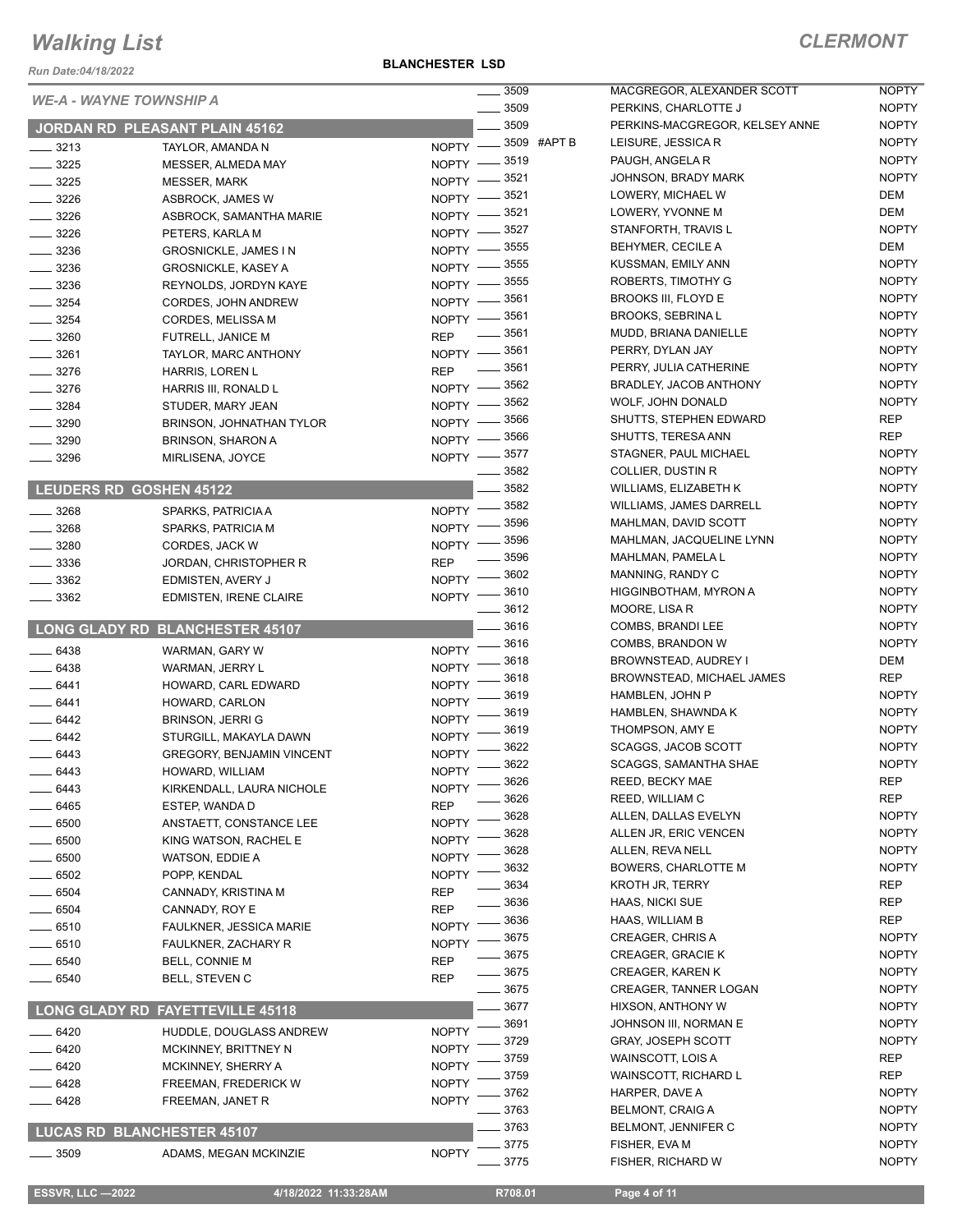*Run Date:04/18/2022*

**BLANCHESTER LSD**

|               |                                              | 6493                             | KERLY JR, STEVE J                     | <b>REP</b>   |
|---------------|----------------------------------------------|----------------------------------|---------------------------------------|--------------|
|               | <b>WE-A - WAYNE TOWNSHIP A</b>               | $-6501$                          | HORNSBY, CHELSIE MARIE                | <b>REP</b>   |
|               |                                              | 6501                             | HORNSBY JR, KENNY D                   | <b>NOPTY</b> |
|               |                                              | 6508                             | ALLEN, BRIAN M                        | <b>REP</b>   |
|               | <b>MARATHON EDENTON RD BLANCHESTER 45107</b> | 6508                             | ALLEN, THOMAS W                       | <b>REP</b>   |
| $- 6336$      | MCCABE, JASON M                              | <b>NOPTY</b><br>6508             |                                       | <b>REP</b>   |
| $- 6336$      | MCCABE, SHANNON GAIL                         | <b>NOPTY</b>                     | ALLEN, WANDA S                        |              |
| $- 6337$      | WATSON, JANET LOUISE                         | 6522<br><b>NOPTY</b>             | CORNETT, EDWARD                       | <b>DEM</b>   |
| $- 6339$      | LANHAM, SHARON L                             | 6526<br><b>NOPTY</b>             | ACUFF, DOROTHY M                      | <b>NOPTY</b> |
| $-6341$       | <b>BEARD, ERIKA MICHELLE</b>                 | 6530<br><b>NOPTY</b>             | JOHNSON, CARLA R                      | <b>REP</b>   |
| $- 6341$      | BEARD, KENNETH MICHAEL                       | 6530<br><b>NOPTY</b>             | JOHNSON, HALEY ELIZABETH              | <b>NOPTY</b> |
| $- 6341$      | PALMER, TRENT MICHAEL                        | 6530<br><b>NOPTY</b>             | JOHNSON, LOGAN DONOVAN                | <b>NOPTY</b> |
| _____ 6345    | <b>HELTON, CHARLES E</b>                     | 6538<br><b>NOPTY</b>             | <b>BURGESS, MICHELL LYNN</b>          | <b>NOPTY</b> |
| $-6345$       | HELTON, VICTORIA SAMANTHA                    | 6540<br><b>NOPTY</b>             | HICKS, BRIAN THOMAS                   | <b>NOPTY</b> |
| $- 6361$      | <b>BROCK, CHRISTOPHER B</b>                  | 6548<br><b>NOPTY</b>             | <b>GLASS, BAILEY NICOLE DORA</b>      | <b>NOPTY</b> |
| $- 6361$      |                                              | 6548<br><b>NOPTY</b>             | SOMMER, TYLER RAY                     | <b>NOPTY</b> |
|               | JEFFRIES, TIFFANY MICHELE                    | 6550                             | ROBBINS, JACOB WILLIAM                | <b>NOPTY</b> |
| $- 6362$      | CHRISTOPHER, JOHN ELTON                      | <b>NOPTY</b><br>6550             | ROBBINS, MIRANDA PAIGE                | <b>NOPTY</b> |
| $- 6362$      | DEMERLE, MELISSA S                           | <b>NOPTY</b><br>6550             | ROONEY, JAMMIE DENISE                 | <b>NOPTY</b> |
| $- 6367$      | ELLIOTT, PATRICK ROBERT                      | <b>NOPTY</b><br>6552             | STARCHER, ALBERT G                    | <b>DEM</b>   |
| $-6373$       | HOWE, BARBARA J                              | <b>REP</b><br>6552               | STARCHER, WANDA L                     | <b>DEM</b>   |
| $- 6373$      | HOWE, ROGER LOUIS                            | <b>NOPTY</b><br>6553             |                                       | <b>NOPTY</b> |
| $-6374$       | PURSELL, KELLY GENE                          | <b>NOPTY</b>                     | STEELE, KATHIE E                      |              |
| $- 6375$      | TURNER, LOGAN DANIEL                         | 6553<br><b>NOPTY</b>             | STEELE, WALTER T                      | <b>NOPTY</b> |
| $- 6376$      | DALTON, AMANDA L                             | 6554<br><b>NOPTY</b>             | CARR, JAMES MATTHEW                   | <b>NOPTY</b> |
| $\equiv$ 6380 | SIBERT, EUGENE                               | 6556<br><b>NOPTY</b>             | DEMBSKI, KYLE R                       | <b>NOPTY</b> |
| $- 6388$      | COX, JAMES M                                 | 6556<br><b>NOPTY</b>             | HARP, JORDAN DANIELE                  | <b>NOPTY</b> |
| 6388          | COX, MARGIE J                                | 6557<br><b>NOPTY</b>             | GYARMATI, ANTHONY W                   | <b>NOPTY</b> |
| $\equiv$ 6391 | JORDAN, ESTRELLA A                           | 6557<br><b>REP</b>               | GYARMATI, CAROL J                     | <b>NOPTY</b> |
| $- 6391$      | JORDAN, PAUL R                               | <b>REP</b>                       |                                       |              |
| $-6392$       |                                              | <b>NOPTY</b>                     | <b>MARTIN RD PLEASANT PLAIN 45162</b> |              |
|               | <b>GROVES, CRYSTAL MARIE</b>                 | - 3158<br><b>NOPTY</b>           | JONES, BARBARA J                      | <b>REP</b>   |
| $- 6392$      | <b>GROVES, RICHARD J</b>                     | 3158<br><b>NOPTY</b>             | JONES, DONALD E                       | <b>REP</b>   |
| $- 6394$      | COOK, JOANN MARIE                            | .3158                            | JONES, RONALD L                       | <b>REP</b>   |
| $- 6394$      | COOK, ROBERT BRIAN                           | NOPTY -<br>3164                  | SNIDER, CHRISTOPHER A                 | <b>NOPTY</b> |
| $- 6404$      | IRVIN, CHRISTOPHER M                         | <b>REP</b><br>$\frac{1}{2}$ 3164 | SNIDER, CONNIE J                      | <b>NOPTY</b> |
| $-6404$       | PETTYJOHN, BRENDA L                          | <b>REP</b>                       |                                       |              |
| $- 6405$      | JOHNSON JR, JOEY M                           | NOPTY -8164                      | SNIDER, TIFFANY CIERRA                | <b>NOPTY</b> |
| $- 6405$      | JOHNSON, SUSAN CHRISTINE                     | NOPTY -8178                      | MCNAMEE, MICHELLE CATHERINE           | <b>NOPTY</b> |
| $- 6405$      | WEBB, KYLE W                                 | _ 3178<br>$NOPTY$ -              | MCNAMEE, STEPHEN J                    | <b>NOPTY</b> |
| 6406          | DUNHAM, CAROLINE S                           | NOPTY -8192                      | <b>BISHOP, BEULAH</b>                 | <b>NOPTY</b> |
| 6406          | GILLMAN, KIM K                               | $-3192$<br>$N$ OPTY $-$          | <b>BISHOP, ELLIS J</b>                | <b>NOPTY</b> |
| 6410          | HELLMANN, ANITA MARIE                        | - 3200<br>$NOPTY$ –              | SCHUTTE, SAVANNA PAIGE                | <b>NOPTY</b> |
| 6410          | HELLMANN, THOMAS ROBERT                      | 3200<br>$N$ OPTY $-$             | <b>SCHUTTE, SHELLI B</b>              | <b>NOPTY</b> |
| $-6412$       | DAVIS-POOLE, DIANE E                         | 3209<br>DEM                      | COOK, JERI M                          | <b>NOPTY</b> |
| _ 6412        | POOLE, BRENT A                               | 3209<br><b>REP</b>               | COOK, KELLY W                         | <b>NOPTY</b> |
| 6412          | POOLE, GREGORY D                             | 3209<br>DEM                      | COOK, MELISSA KAY                     | <b>NOPTY</b> |
|               | LONG, EVELYN ANN                             | _ 3221                           | RITCHIE JR, THOMAS LEE                | <b>NOPTY</b> |
| $-6422$       |                                              | DEM<br>$-3222$                   | <b>BISHOP, ANGELA BURNETT</b>         | <b>NOPTY</b> |
| 6422          | LONG, JERRY W                                | <b>DEM</b><br>3222               | <b>BISHOP, DEREK WADE</b>             | <b>NOPTY</b> |
|               |                                              | 3222                             | <b>BISHOP, DUSTIN J</b>               | DEM          |
|               | <b>MARATHON EDENTON RD GOSHEN 45122</b>      | 3222                             | <b>BISHOP, RACHEL MARIE</b>           | <b>DEM</b>   |
| $-6434$       | WALTERS, JAMES A                             | <b>NOPTY</b>                     |                                       |              |
| $-6434$       | <b>WALTERS, MELANIE A</b>                    | 3223<br><b>NOPTY</b>             | PERRY, JENNIFER R                     | <b>NOPTY</b> |
| $-6441$       | MCBRIDE, KATHARINE LYNN                      | 3228<br><b>REP</b>               | ALFORD, BOAZ JONATHAN                 | <b>NOPTY</b> |
| $-6441$       | MCBRIDE, PETER ROBERT                        | 3229<br><b>REP</b>               | PANNO, JEFFREY MITCHELL               | <b>NOPTY</b> |
| _ 6451        | NEWMAN, MALISSA GAYLE                        | 3229<br><b>NOPTY</b>             | PANNO, JOHN EDWARD                    | <b>NOPTY</b> |
| 6451          | NEWMAN, ROSS M                               | 3231<br><b>NOPTY</b>             | JAMES, ELIZABETH S                    | <b>NOPTY</b> |
| 6460          | METCALFE, APRIL M                            | 3231<br><b>NOPTY</b>             | POOLE, RICHARD R                      | <b>NOPTY</b> |
| $-6473$       | ROHRER, ASHLEY NICOLE                        | 3232<br><b>NOPTY</b>             | SCOTT, TRICIA LYNN                    | <b>NOPTY</b> |
|               |                                              | 3232<br><b>NOPTY</b>             | <b>SCOTT, VICTOR B</b>                | <b>NOPTY</b> |
| $-6473$       | ROHRER, EDWARD DON                           | 3237                             | <b>WHALEN, THOMAS J</b>               | REP          |
| - 6477        | YOUNG, PATRICIA A                            | <b>NOPTY</b><br>3240             | METCALFE, MENDEL                      | <b>NOPTY</b> |
| 6485          | SWAYNE, BARBARA LU JOAN                      | <b>NOPTY</b><br>3240             | METCALFE, SETH ASA                    | <b>NOPTY</b> |
| 6485          | SWAYNE, DON BURTON                           | <b>NOPTY</b><br>3247             | SMITH, AUSTIN GREGORY NATHANIE        | <b>NOPTY</b> |
| - 6489        | DOWERS, CHRISTOPHER PATRICK                  | <b>NOPTY</b><br>3247             | WOLFRAM, ANTHONY A                    | <b>REP</b>   |
| - 6493        | KERLY, ELAINE S                              | DEM<br>3250                      | MCANINCH, JEREMY LEE                  | <b>NOPTY</b> |
|               |                                              |                                  |                                       |              |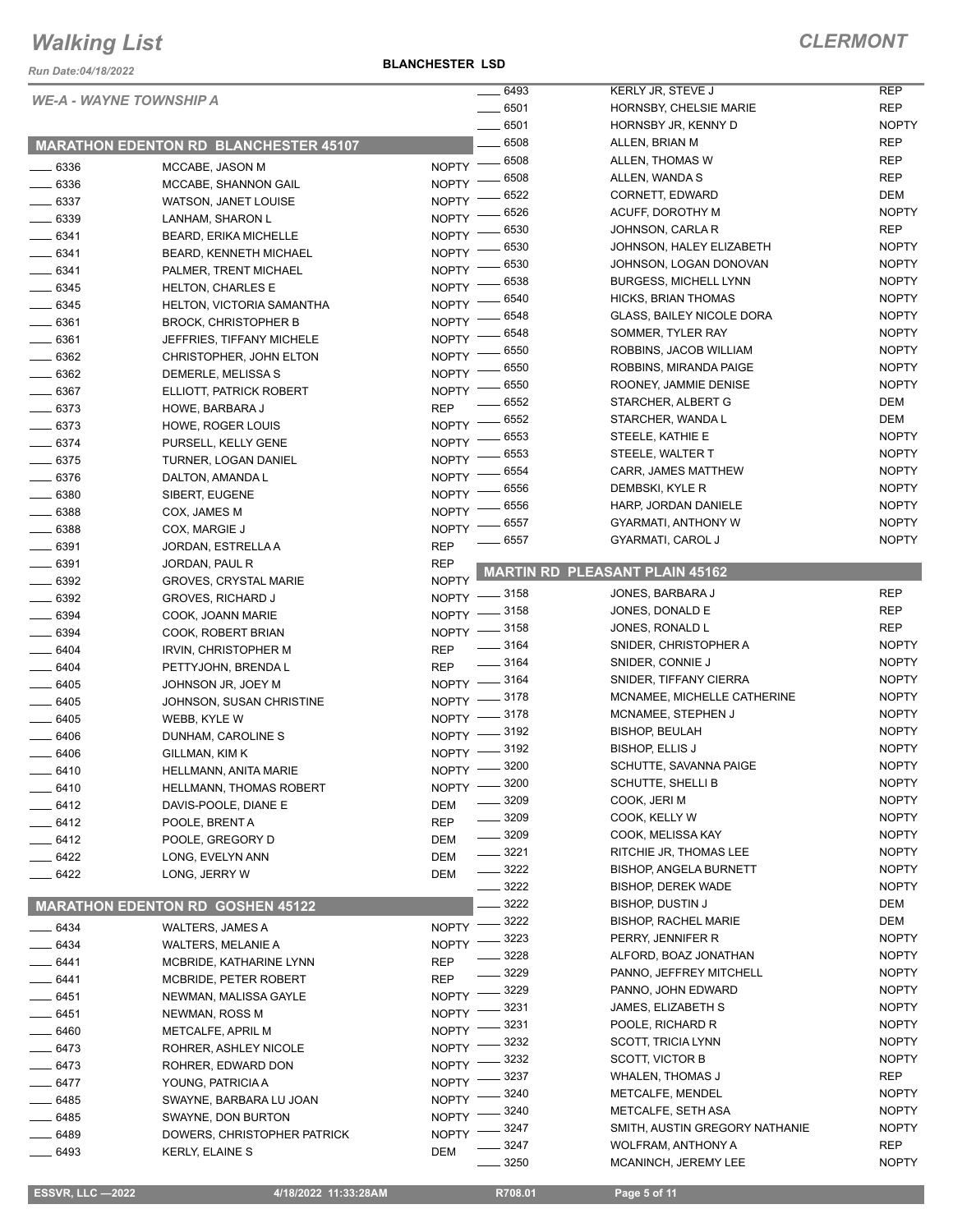*Run Date:04/18/2022*

**BLANCHESTER LSD**

|                                |                                        |              | 6929<br>$\overline{\phantom{a}}$ | ADAMS, ANGELA PAGE                   | <b>NOPTY</b> |
|--------------------------------|----------------------------------------|--------------|----------------------------------|--------------------------------------|--------------|
| <b>WE-A - WAYNE TOWNSHIP A</b> |                                        |              | 6929                             | GIBSON, PAGE MARIE                   | <b>NOPTY</b> |
|                                | <b>MARTIN RD PLEASANT PLAIN 45162</b>  |              | 6931                             | ROWAN, NATHAN L                      | <b>REP</b>   |
| $- 3250$                       | SPARROW, ANGELA R                      |              | NOPTY - 6935                     | WHITAKER, JEREMY C                   | <b>NOPTY</b> |
| $-3259$                        | MACKZUM, CATHY LAVON                   |              | NOPTY -6935                      | WHITAKER, RUTH A                     | <b>NOPTY</b> |
| $- 3259$                       | MACKZUM, CHRISTOPHER                   |              | NOPTY - 6935                     | WHITAKER, SARAH M                    | <b>NOPTY</b> |
| $-3259$                        | MACKZUM JR, LAWRENCE LOUIS             |              | NOPTY -6940                      | SCOTT, BARBARA J                     | <b>NOPTY</b> |
| $-3259$                        | MACKZUM, MATTHEW WILLIAM               |              | NOPTY - 6940                     | SCOTT, TERRY A                       | <b>NOPTY</b> |
|                                |                                        |              | 6942                             | ARNOLD, ANGELYN EDNA                 | <b>NOPTY</b> |
|                                | <b>MARTIN RD PLEASANT PLAINS 45162</b> |              | 6942                             | ARNOLD, ANGIE E                      | <b>REP</b>   |
| $- 3219$                       | PANNO, LYNN K                          |              | NOPTY - 6944                     | DENHAM, AMY L                        | <b>REP</b>   |
|                                |                                        |              | 6944                             | DENHAM, BARRY L                      | <b>REP</b>   |
|                                | <b>MEFFORD DR BLANCHESTER 45107</b>    |              | 6944                             | DENHAM, CHASE LEE                    | <b>REP</b>   |
| $\frac{1}{2}$ 3512             | NORRELL, CAROL FAYE                    |              | NOPTY -8944                      | DENHAM, DALLAS L                     | <b>REP</b>   |
| $- 3512$                       | PALMER, JERI ANN                       | <b>REP</b>   | 6945                             | <b>HOLTMAN, CHARLES P</b>            | <b>NOPTY</b> |
| $- 3512$                       | PALMER, WILLIAM H                      | <b>REP</b>   | $-6971$                          | SCHEADLER, DAWN M                    | <b>NOPTY</b> |
| $- 3614$                       | DOTSON, SARAH M                        |              | NOPTY -8971                      | SCHEADLER, GREGORY W                 | <b>NOPTY</b> |
| $\frac{1}{2}$ 3614             | DOTSON, WILLIAM RANDY                  |              | NOPTY -8973                      | <b>MORLAN, CARRIE A</b>              | <b>NOPTY</b> |
|                                |                                        |              | $- 6973$                         | MORLAN, JONATHAN L                   | <b>NOPTY</b> |
|                                | NEWTONSVILLE RD PLEASANT PLAIN 45162   |              | $-6973$                          | MORLAN, LILIANNE GRACE               | <b>NOPTY</b> |
| $\frac{1}{2}$ 6550             | COX, CHERYL L                          | <b>REP</b>   | $- 6975$                         | <b>HEUTON, JAMIE MARIE</b>           | <b>NOPTY</b> |
| $- 6550$                       | COX JR, JIMMIE B                       | <b>REP</b>   | $\frac{1}{2}$ 6975               | OWENS, BETTY J                       | <b>NOPTY</b> |
| $\frac{1}{2}$ 6550             | <b>GROSNICKLE, LOIS J</b>              | <b>REP</b>   | $- 6975$                         | PETERS JR, DANIEL MATTHEW            | <b>NOPTY</b> |
| $- 6554$                       | LOUGHNER, ADAM LEWIS                   |              | NOPTY - 6975                     | PETERS, DANNY MATTHEW                | <b>NOPTY</b> |
| $\frac{1}{2}$ 6554             | MITSIN, DEENA MARIE                    | $NOPTY =$    | _ 6975                           | PETERS, GABRIEL M                    | <b>NOPTY</b> |
| 6558                           | PRIVETTE, MICHAEL DAVID                | $N$ OPTY $-$ | 6975                             | PETERS, JAMES MATTHEW                | <b>NOPTY</b> |
|                                |                                        | $NOPTY$ –    | 6975                             | PETERS, REBECCA LYNN                 | <b>NOPTY</b> |
| $- 6558$                       | WEBB, JORDAN CHRISTINE                 | $N$ OPTY $-$ | 6977                             | FAULKNER, EDWARD RAY                 | <b>NOPTY</b> |
| $\frac{1}{2}$ 6558             | WEBB, TODD M                           |              | 6989                             | <b>IRVIN JR, ROBERT LEE</b>          | <b>NOPTY</b> |
| $= 6580$                       | <b>BUCHANAN, MARION EUGENE</b>         | NOPTY -      | 6989                             | ZIMMER, KATHY L                      | DEM          |
| $- 6580$                       | KISER, JOE R                           | NOPTY -      | - 6992                           | <b>BAKER, JESSICA K</b>              | <b>NOPTY</b> |
| 6580                           | KISER, KIMBERLEY LEE                   | <b>NOPTY</b> | 6994                             | KILGORE, DARCI L                     | <b>REP</b>   |
| $- 6588$                       | NEWLANDS, MARGARET M                   | <b>REP</b>   | 6994                             | KILGORE, JOSEPH R                    | <b>REP</b>   |
| $- 6588$                       | REESE, JULIE A                         | $N$ OPTY $-$ | $\frac{1}{2}$ 6997               | SPRINGER, FRANCES L                  | <b>NOPTY</b> |
| $-6625$                        | <b>BRUYNIS, NICHOLAS C</b>             | <b>REP</b>   | $- 7000$                         | TOBLER, DAVE L                       | <b>REP</b>   |
| $- 6625$                       | WAGERS-BRUYNIS, TERESA GAIL            | <b>REP</b>   | $-7000$                          | TOBLER, VERONICA K                   | <b>REP</b>   |
| $-6716$                        | CARREIRO, DEBRA A                      | $N$ OPTY $-$ | 7003                             | BRONDHAVER, CHANDRA LA               | <b>NOPTY</b> |
| $- 6716$                       | CARREIRO, MICHAEL LOUIS                | <b>NOPTY</b> | 7003                             | BRONDHAVER, TODD JEFFREY             | <b>NOPTY</b> |
| $-6722$                        | <b>BRAY, GREGORY S</b>                 | NOPTY -      | 7004                             | KINGSLEY, CODY J                     | <b>NOPTY</b> |
| 6834                           | CONLY, ANNANISA LOUISE                 | $NOPTY$ -    | NOPTY - 7004                     | KINGSLEY, MARY LOUELLA               | <b>NOPTY</b> |
| 6834                           | CONLY, KELLY J                         |              | NOPTY - 7005                     | ZIMMERMAN, ALISHA NICHOLE            | <b>NOPTY</b> |
| 6834                           | CONLY, SHEA P                          |              | $- 7012$                         | <b>SCHAEFFER, JUSTIN KYLE</b>        | <b>NOPTY</b> |
|                                | NUMBER 5 RD PLEASANT PLAIN 45162       |              | 7012                             | SCHAEFFER, STEPHANIE MARIE           | <b>NOPTY</b> |
|                                |                                        |              | $-7014$                          | HOWARD, THOMAS ALLEN                 | <b>NOPTY</b> |
| 6848                           | COLE, HERBERT WILLIAM                  | <b>NOPTY</b> | .7018                            | <b>BUSCH, KEVIN LEWIS</b>            | <b>NOPTY</b> |
| 6852                           | MALOTT, MICHAEL P                      | <b>NOPTY</b> | 7024                             | ELLIS, MARGRET SUE                   | <b>NOPTY</b> |
| 6852                           | MALOTT, SOMER LYNN                     | <b>NOPTY</b> | 7024                             | ELLIS, MAURA JEAN                    | <b>NOPTY</b> |
| 6856                           | HINKLE, TERESA AZORA                   | <b>NOPTY</b> | 7024                             | ELLIS, RUSSELL                       | <b>NOPTY</b> |
| $-6873$                        | BARR, DAVID A                          | <b>REP</b>   | 7024                             | MANNING, TYLER SEAN                  | <b>NOPTY</b> |
| $- 6874$                       | <b>BOHL, HARRY D</b>                   | <b>NOPTY</b> | 7024                             | SIBERT, ASHLEY MICHELLE              | <b>NOPTY</b> |
| 6874                           | <b>BOHL, JANET M</b>                   | <b>NOPTY</b> | 7030                             | FEE, ADRIAN EVAN                     | <b>NOPTY</b> |
| $-6892$                        | <b>BOCKHORST, ADAM R</b>               | <b>NOPTY</b> | 7030                             | FEE, ERICKA N                        | <b>NOPTY</b> |
| 6892                           | <b>BOCKHORST, CLAIRE M</b>             | <b>NOPTY</b> | 7040                             | ROBY, CLAYTON ANTHONY                | <b>NOPTY</b> |
| 6892                           | <b>BOCKHORST, JAMES</b>                | <b>NOPTY</b> | 7052                             | <b>BUCKSATH, SHANNON PATRICK</b>     | <b>NOPTY</b> |
| 6892                           | BOCKHORST, ROBERT JOSEPH               | <b>NOPTY</b> | 7052                             | SMITH, ROBIN L                       | <b>NOPTY</b> |
| 6894                           | WILKING, DAVID STEVEN                  | <b>REP</b>   |                                  |                                      |              |
| 6894                           | WILKING, KIMBERLY M                    | <b>NOPTY</b> |                                  | <b>NUMBER 9 RD BLANCHESTER 45107</b> |              |
| 6898                           | COOK, AZORA LOU                        | <b>NOPTY</b> |                                  |                                      | <b>NOPTY</b> |
| 6904                           | <b>BARNETT, BRITTANY N</b>             | <b>NOPTY</b> | - 3357                           | MULVIHILL, JONATHON LEE              | <b>NOPTY</b> |
| 6904                           | <b>BARNETT, MAURICE KEITH</b>          | <b>NOPTY</b> | 3357                             | MULVIHILL, JULIE M                   | <b>NOPTY</b> |
| 6909                           | GOTTESMAN, DENEAL L                    | <b>REP</b>   | 3361                             | HIGGINBOTHAM, ADAM LEE               |              |
| 6926                           | BURNS, DAVID K                         | NOPTY -      | 3365                             | WIRICK, LISA ELLEN                   | <b>NOPTY</b> |
| 6926                           | COOPER, MARI F                         | NOPTY -      | 3371                             | <b>BOOTH JR, ROBERT GLENN</b>        | <b>NOPTY</b> |
|                                |                                        |              | 3371                             | COLE, CONSTANCE S                    | <b>NOPTY</b> |

**ESSVR, LLC -2022 4/18/2022 11:33:28AM** R708.01 **Page 6 of 11**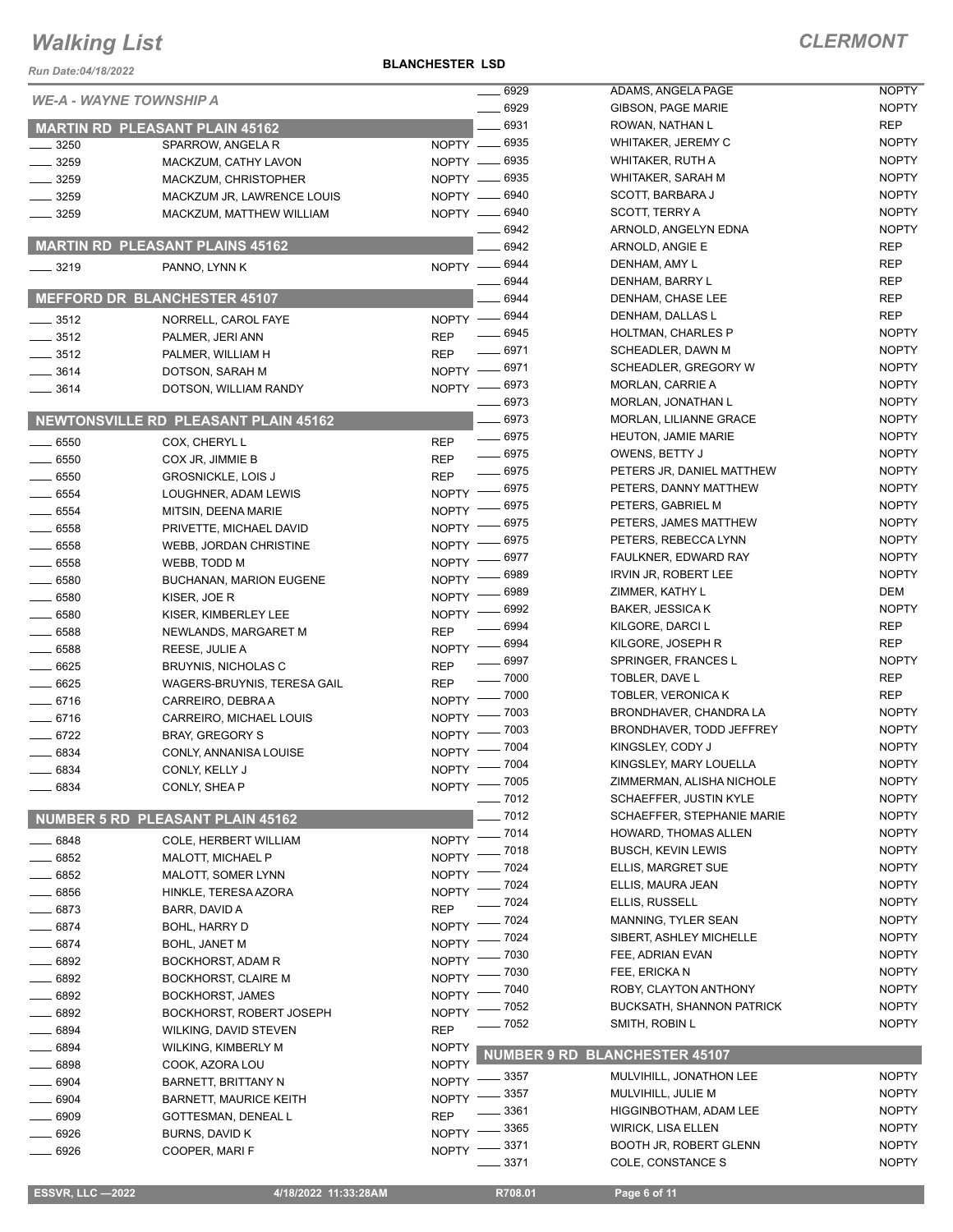### **BLANCHESTER LSD**

| Run Date:04/18/2022            |                                                | <b>BLANCHESTER LSD</b>       |                       |                                         |                              |
|--------------------------------|------------------------------------------------|------------------------------|-----------------------|-----------------------------------------|------------------------------|
| <b>WE-A - WAYNE TOWNSHIP A</b> |                                                |                              | 3977<br>.3977         | WHITT, DAVID R<br>WHITT, ZACHERY DAVID  | <b>NOPTY</b><br><b>NOPTY</b> |
| NUMBER 9 RD BLANCHESTER 45107  |                                                |                              |                       |                                         |                              |
| 3374                           | ALLEN, AMY E                                   | <b>NOPTY</b>                 |                       | PLEASANT RUN LN PLEASANT PLAIN 45162    |                              |
| 3392                           | <b>WILSON, ALAN LEE</b>                        | <b>NOPTY</b>                 | 6858                  | <b>GARDNER, TINA G</b>                  | <b>NOPTY</b>                 |
| 3446                           | SANDERS JR, FRANKLIN DELANO                    | <b>REP</b>                   | 6860                  | SMITH, RICHARD GERARD                   | <b>REP</b>                   |
| $-3452$                        | <b>IVEY, DAISY ANN</b>                         | <b>NOPTY</b>                 | 6860                  | SMITH, WILMAL                           | <b>REP</b>                   |
| $\frac{1}{2}$ 3452<br>3452     | <b>IVEY, DILLON LEE</b>                        | NOPTY ___<br>NOPTY           | .6862                 | REED, BONNIE A                          | <b>NOPTY</b>                 |
| $\frac{1}{2}$ 3452             | <b>IVEY, JULIE A</b><br><b>IVEY, ROGER L</b>   | <b>NOPTY</b>                 | 6862                  | REED, DANIEL J                          | <b>NOPTY</b>                 |
| 3460                           | ANDERSON, PAUL E                               |                              | 6866<br>NOPTY __ 6874 | NUGENT, PAUL F<br>CLOSE, ANGELA JO      | DEM<br><b>NOPTY</b>          |
| $-3464$                        | ELLIOTT, ELIJAH NATHANIEL LEE                  |                              | NOPTY __ 6874         | YOUNG, DAVID BROKAW                     | <b>NOPTY</b>                 |
| 3464                           | POLLARD, AMY K                                 | <b>NOPTY</b>                 |                       |                                         |                              |
| 3470                           | RUNYON, KALEB DWAYNE                           | <b>NOPTY</b>                 |                       | RAMEY LN BLANCHESTER 45107              |                              |
| 3533                           | MARISCHEN, REBECCA SUSAN                       | <b>NOPTY</b>                 | $-3614$               | ALSIP, TERESA G                         | <b>NOPTY</b>                 |
| 3543                           | CALLOWAY, STACEY ANN                           | <b>NOPTY</b>                 | 3614                  | ALSIP, TIMOTHY GLEN                     | <b>NOPTY</b>                 |
| 3543                           | SHOOPMAN, VICTORIA A                           | <b>NOPTY</b>                 |                       |                                         |                              |
| 3550                           | <b>BICK, AARON LYLE</b>                        | <b>NOPTY</b>                 |                       | <b>RUTHIE LN PLEASANT PLAIN 45162</b>   |                              |
| 3550                           | <b>BICK, LEAH R</b>                            | <b>NOPTY</b>                 | 6514                  | SHOEMAKER, JOHN D                       | <b>NOPTY</b>                 |
| 3567                           | KEMPER, RONALD TERRY DAVID                     | <b>NOPTY</b>                 | 6514                  | SHOEMAKER, JUSTIN                       | <b>NOPTY</b>                 |
| 3660                           | GIBSON, DEVEN TREY                             | <b>NOPTY</b>                 | 6514                  | SHOEMAKER, LISA R                       | <b>NOPTY</b>                 |
| 3681                           | CAMPBELL, STEVEN TYLER                         | <b>NOPTY</b>                 | 6522                  | FAHEY, ROSETTA FAYE                     | <b>NOPTY</b>                 |
| 3697                           | BELL, MEGAN KATHLEEN                           | <b>NOPTY</b>                 |                       |                                         |                              |
| 3697                           | BELL, RYAN DAVID                               | <b>NOPTY</b>                 |                       | <b>SANDY LN BLANCHESTER 45107</b>       |                              |
| $-3700$                        | GILKISON, FAYE H                               | <b>NOPTY</b>                 | 3312                  | <b>GRIFFITH JR, LEAMON</b>              | <b>NOPTY</b>                 |
| $-3700$                        | HUTCHENS, KEVIN W                              | <b>NOPTY</b>                 | 3312                  | <b>GRIFFITH, VICTORIA J</b>             | <b>NOPTY</b>                 |
| $-3700$                        | MOON, NICOLE A                                 | <b>NOPTY</b>                 | 3314                  | COOGAN JR, RICHARD ROBERT               | <b>NOPTY</b>                 |
| $- 3700$                       | VARNER, MELISSA A                              | <b>NOPTY</b>                 | 3314                  | HALL, ANGELA MARIE                      | <b>NOPTY</b>                 |
| 3704                           | STURGILL, TRACI MARY                           | <b>NOPTY</b>                 | 3314                  | HALL, JOSEPH D                          | <b>NOPTY</b>                 |
| $- 3706$                       | HODGE SR, GEORGE D                             | <b>NOPTY</b>                 | 3316                  | <b>BARKER, HENRY OAKLEY</b>             | <b>NOPTY</b>                 |
| 3706                           | LONG, BRITTANY MARIE                           | <b>NOPTY</b>                 | 3316                  | GONZALES, ALEXIS D                      | <b>NOPTY</b>                 |
| 3711                           | BELLAMY, VERNON LEE                            | <b>REP</b>                   | 3316                  | HARRISON, BRIDGETTE L                   | <b>NOPTY</b>                 |
| $-3714$                        | HASSE, ROBERT THOMAS                           | <b>NOPTY</b>                 | 3316                  | HARRISON, DOUGLAS W                     | <b>NOPTY</b>                 |
| $-3717$<br>$- 3720$            | GAGE, BROOKE ELIZABETH                         | <b>NOPTY</b><br><b>NOPTY</b> | 3318                  | <b>GREGORY, SAMANTHA MARIE</b>          | <b>NOPTY</b>                 |
| $-3730$                        | <b>HODGSON, JAMES R</b><br>MCNAMARA, PATRICK E | <b>NOPTY</b>                 | 3318                  | MENSING, CHRISTOPHER LB                 | <b>NOPTY</b>                 |
| 3736                           | <b>BUSH, KIMBERLY LYNN</b>                     | <b>NOPTY</b>                 | 3318                  | TIREY, STACIE L                         | <b>NOPTY</b>                 |
| 3736                           | <b>BUSH, ROBERT C</b>                          | <b>NOPTY</b>                 | 3320                  | DALTON, ALEXANDRA N                     | <b>NOPTY</b>                 |
| 3746                           | MOORE, CAROLYN S                               | <b>NOPTY</b>                 | 3321                  | DONALDSON, DONNA MARIE                  | <b>NOPTY</b>                 |
| 3746                           | MOORE, CLINT D                                 | <b>NOPTY</b>                 | 3322                  | FITZPATRICK, CHRISTOPHER GLENN          | <b>NOPTY</b>                 |
| 3756                           | NEAL, STEPHEN G                                | <b>NOPTY</b>                 | 3322 #LOT 6           | BYRD, ANTHONY D                         | <b>NOPTY</b>                 |
| 3770                           | HEMBREE JR, THOMAS D                           | <b>REP</b>                   | 3324                  | <b>RIES, JEFFREY R</b>                  | <b>NOPTY</b>                 |
| 3770                           | HEMBREE, VALLERY V                             | <b>REP</b>                   | 3327                  | WILLIAMS, ROSEMARIE JANE                | <b>NOPTY</b>                 |
| 3794                           | TAYLOR, TIMOTHY ROBERT                         | <b>NOPTY</b>                 | 3328<br>3329          | MILLER, KELLI JO                        | <b>NOPTY</b><br><b>NOPTY</b> |
|                                |                                                |                              | 3329                  | MILLER, BRETT A<br>YACKO, DESIREE MARIE | <b>NOPTY</b>                 |
| PETTETT DR BLANCHESTER 45107   |                                                |                              | 3331                  | CRABILL, JACKSON ROSS                   | <b>NOPTY</b>                 |
| 3941                           | NEEDHAM, WILMA J                               | <b>REP</b>                   |                       |                                         |                              |
| $-3946$                        | <b>BUDAI, CASIE S</b>                          | <b>REP</b>                   |                       | STATE ROUTE 133 BLANCHESTER 45107       |                              |
| 3946                           | <b>BUDAI, TIMOTHY PATRICK</b>                  | <b>REP</b>                   | 6848                  | DAVIS, KATHERINE FAYE                   | <b>NOPTY</b>                 |
| 3949                           | TAYLOR II, JAMES S                             | <b>REP</b>                   | 6848                  | <b>FEAZELL, ARCHIE W</b>                | <b>NOPTY</b>                 |
| 3949                           | <b>TAYLOR, SENECA MARIE</b>                    | <b>NOPTY</b>                 | 6859                  | HOWARD, KIMBERLY ANN                    | <b>NOPTY</b>                 |
| 3950                           | <b>BARGER JR, JUSTUS</b>                       | <b>NOPTY</b>                 | 6876                  | JAMES, NATHAN                           | <b>NOPTY</b>                 |
| 3953                           | CLARK, ALEA ANN                                | <b>NOPTY</b>                 | 6879                  | WAKEFIELD, LISA MARIE                   | <b>NOPTY</b>                 |
| 3953                           | CLARK, BARBARA C                               | <b>NOPTY</b>                 | 6888                  | <b>BERRY, AARON KRISTOPHER</b>          | <b>NOPTY</b>                 |
| 3954                           | <b>CUPP, AUSTIN J</b>                          | <b>NOPTY</b>                 | 6888                  | <b>BERRY, STELLA M</b>                  | <b>NOPTY</b>                 |
| 3957                           | RICHARDS, DONNA J                              | <b>NOPTY</b>                 | 6899                  | KING, CYNTHIA LYNN                      | <b>NOPTY</b>                 |
| 3958                           | HOELSCHER, FREDERICK                           | <b>NOPTY</b>                 | 6899                  | <b>WILSON, SABRINA LEE</b>              | <b>NOPTY</b>                 |
| 3958                           | HOELSCHER, SHARON FAYE                         | <b>NOPTY</b>                 | 6901                  | KING, ELSIE JO ANN                      | <b>NOPTY</b>                 |
| 3958                           | JEWETT, RYAN M                                 | <b>NOPTY</b>                 | 6904                  | BURFITT, MARIAH LYNN                    | <b>NOPTY</b>                 |
| 3961                           | HENDRICKSON, DENISE ANN                        | <b>NOPTY</b>                 | 7000                  | COOK, CORDIA ANNETTE                    | <b>REP</b>                   |
| 3974                           | <b>GRONE, STEPHEN R</b>                        | <b>NOPTY</b>                 | 7000                  | COOK, ERIC JAMES                        | <b>REP</b>                   |
| 3975                           | THOMPSON, BRIAN                                | <b>NOPTY</b>                 | 7000                  | COOK, JAMES E                           | <b>REP</b>                   |
| $= 3977$                       | ALLEN, TRICIA                                  | <b>NOPTY</b>                 |                       |                                         |                              |
| <b>ESSVR, LLC -2022</b>        | 4/18/2022 11:33:28AM                           |                              | R708.01               | Page 7 of 11                            |                              |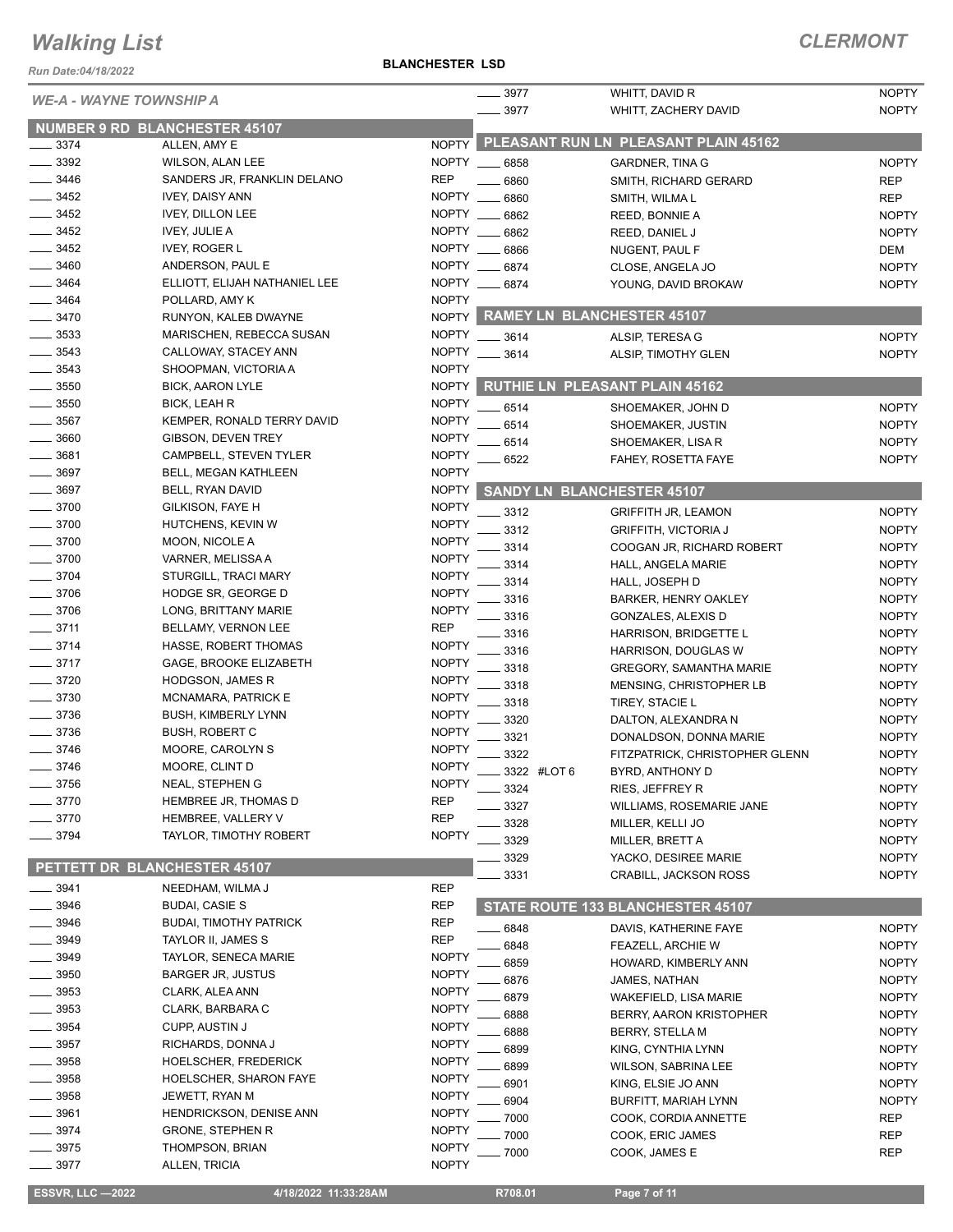*Run Date:04/18/2022*

**BLANCHESTER LSD**

| <b>WE-A - WAYNE TOWNSHIP A</b> |                                             |                          | $- 6537$                  | PAYNE, IAN DRAKE                              | <b>NOPTY</b>        |
|--------------------------------|---------------------------------------------|--------------------------|---------------------------|-----------------------------------------------|---------------------|
|                                |                                             |                          | 6546                      | TAYLOR, CHARLES N                             | <b>REP</b>          |
|                                | STATE ROUTE 133 BLANCHESTER 45107           |                          | 6559                      | BAILEY, STEVEN TYLER J                        | <b>NOPTY</b>        |
| $- 7012$                       | STURGILL JR, ROBERT RAY                     | <b>REP</b>               | $\frac{1}{2}$ 6564 #APT 2 | PILMAN, GRANT SILAS                           | <b>NOPTY</b>        |
| $- 7012$                       | STURGILL, TERESA K                          | <b>REP</b>               |                           |                                               |                     |
| $- 7069$                       | FRUMP, ANDREW M                             | <b>NOPTY</b>             |                           | STATE ROUTE 133 PLEASANT PLAIN 45162          |                     |
| $-7069$                        | FRUMP, KIMBERLY JO                          | <b>REP</b>               | $\frac{1}{2}$ 6561        | DONLEY, JULIA K                               | <b>NOPTY</b>        |
| $-7069$                        | FRUMP, MATTHEW R                            | <b>REP</b>               | $- 6563$                  | STANNUS, LEEANN FAYE                          | <b>NOPTY</b>        |
| STATE ROUTE 133 GOSHEN 45122   |                                             |                          | $-6563$                   | STANNUS SR, PAUL LEONARD                      | <b>NOPTY</b>        |
|                                |                                             |                          | 6565 #2                   | HANSON, KATHLEEN MARY                         | <b>NOPTY</b>        |
| $- 6293$                       | HELMER, DIANE E                             |                          | NOPTY __ 6567             | SCOTT, MONIQUE TAVORN                         | <b>NOPTY</b>        |
| $- 6293$                       | <b>HELMER, JEFFREY T</b>                    |                          | NOPTY __ 6567             | WRIGHT, DEBRA ANN                             | <b>NOPTY</b>        |
| $- 6294$                       | <b>KRUMMEN, ERIN LYNN</b>                   |                          | NOPTY __ 6569             | HINES JR, MICHAEL J                           | <b>NOPTY</b>        |
| $- 6294$                       | KRUMMEN II, JOHN S                          |                          | NOPTY __ 6569             | HINES, MICHAEL JOSEPH                         | <b>NOPTY</b>        |
| $- 6294$                       | <b>KRUMMEN, V MARIA</b>                     |                          | NOPTY __ 6569             | LANHAM, JO ANN A                              | <b>NOPTY</b>        |
| $-6307$<br>$\frac{1}{2}$ 6307  | CAMPBELL, STEVEN R                          | <b>REP</b><br><b>REP</b> | $-6573$<br>$- 6576$       | WALKER JR, EDGAR T                            | <b>NOPTY</b><br>REP |
| $- 6307$                       | CAMPBELL, TAMELA L<br>CAMPBELL, TODD AUSTIN |                          | NOPTY __ 6585             | ERNST, ZACHARY R<br>ASHCRAFT, CHRISTOPHER LEE | <b>NOPTY</b>        |
| $- 6307$                       | CAMPBELL, TRAVIS L                          |                          | NOPTY __ 6585             | ASHCRAFT, CODY ALEXANDER                      | <b>NOPTY</b>        |
| $-6315$                        | <b>IVEY, DANIEL TRAVIS</b>                  | <b>REP</b>               | $\frac{1}{2}$ 6585        | ASHCRAFT, DAWN RENEE                          | <b>NOPTY</b>        |
| $-6315$                        | <b>IVEY, LINDSAY TAYLOR</b>                 | <b>REP</b>               | $- 6586$                  | ASHCRAFT, SHELBY ANNE                         | <b>NOPTY</b>        |
| $\frac{1}{2}$ 6315             | KALNBACH, DAVID LYN                         |                          | NOPTY __ 6615             | <b>HODERLEIN, NICK C</b>                      | <b>NOPTY</b>        |
| $-6338$                        | MIRACLE, NORMA JEAN                         |                          | NOPTY __ 6615             | HODERLEIN, RENEE K                            | <b>NOPTY</b>        |
| $\frac{1}{2}$ 6350             | WILLIAMS, DAVID W                           |                          | NOPTY __ 6615             | HODERLEIN, SAMANTHA SHAE                      | <b>NOPTY</b>        |
| $- 6350$                       | WILLIAMS, LEAH M                            |                          | NOPTY __ 6621             | CHAPIN JR, WALTER R                           | <b>NOPTY</b>        |
| $- 6350$                       | WILLIAMS, MARY B                            |                          | NOPTY __ 6622             | WININGER, HAROLD E                            | <b>REP</b>          |
| $\frac{1}{2}$ 6364             | HAAS, CANDY S                               |                          | NOPTY __ 6655             | GUISLEMAN, ELIZABETH ANNE                     | <b>NOPTY</b>        |
| $- 6391$                       | <b>BARNES, ANNA B</b>                       | <b>REP</b>               | $\frac{1}{2}$ 6655        | <b>GUISLEMAN, MARK EUGENE</b>                 | <b>NOPTY</b>        |
| $\frac{1}{2}$ 6391             | HENKE, PATRICIA A                           | <b>REP</b>               | $\frac{1}{2}$ 6656        | <b>BRAATZ, DESTINEY NICOLE</b>                | <b>NOPTY</b>        |
| $\frac{1}{2}$ 6399             | CAMPBELL, SARAH ALLISON                     |                          | NOPTY __ 6656             | <b>CULBRETH, STEVEN R</b>                     | <b>NOPTY</b>        |
| $-6400$                        | LONG, STEPHANIE M                           |                          | NOPTY __ 6656             | GORDON, JENNIFER LYNN                         | <b>NOPTY</b>        |
| $-6428$                        | WHITT, ALEC JAMES                           |                          | NOPTY __ 6659             | MCCAIN, MARILYN J                             | <b>NOPTY</b>        |
| $- 6428$                       | WHITT, CARL JACK                            |                          | NOPTY __ 6667             | PATE, LARRY A                                 | <b>NOPTY</b>        |
| $-6428$                        | WHITT, JENNIFER L                           |                          | NOPTY __ 6667             | PATE, SABRINA MICHELL                         | <b>NOPTY</b>        |
| $-6446$                        | <b>BOEHL, BENJAMIN F</b>                    |                          | NOPTY __ 6673             | STILL, BARBARA F                              | <b>REP</b>          |
| $-6446$                        | <b>BOEHL, KRISTA L</b>                      |                          | NOPTY __ 6673             | STILL, JOSEPH K                               | <b>REP</b>          |
| $- 6468$                       | CLARK, JOHN LEWIS                           |                          | NOPTY __ 6679             | <b>EMERSON, GREGORY M</b>                     | <b>NOPTY</b>        |
| $- 6468$                       | <b>CLARK, VICKIE LYNN</b>                   |                          | NOPTY __ 6679             | <b>EMERSON, KAYLEEN ROSE</b>                  | <b>NOPTY</b>        |
| $- 6468$                       | GUMBERT, GWENDOLYN DAWN                     |                          | NOPTY __ 6751             | BOYD, JUDY W                                  | <b>REP</b>          |
| 6472                           | GATO, RICARDO L                             |                          | NOPTY __ 6751             | TAYLOR, JOHN D                                | <b>REP</b>          |
| 6475                           | BOEGEMAN, DALE T                            |                          | NOPTY __ 6760             | QUEENO, DANIEL R                              | <b>NOPTY</b>        |
| 6475                           | BOEGEMAN, RACHAEL MARIE                     |                          | NOPTY __ 6760             | WILLIAMS, NANCY A                             | DEM                 |
| 6478                           | LORENTZ, ARIN MORGAN                        |                          | NOPTY __ 6805             | LYTTLE, DOUGLAS O                             | <b>NOPTY</b>        |
| _ 6478                         | LORENTZ JR, EARL P                          | <b>REP</b>               | 6805                      | LYTTLE, JOY A                                 | <b>NOPTY</b>        |
| - 6483                         | HAHN, JENNIFER REBECCA                      |                          | NOPTY __ 6808             | LYTTLE, CHAROLETTE A                          | <b>NOPTY</b>        |
| _ 6487                         | <b>BAKER, LEXUS MORGAN</b>                  | <b>NOPTY</b>             |                           |                                               |                     |
| __ 6487                        | BAKER, MELISSA A                            |                          |                           | NOPTY STATE ROUTE 133 PLEASANT PLAINS 45162   |                     |
| __ 6487                        | BAKER, RODNEY R                             |                          | NOPTY __ 6576             | HINNERS, PATRICIA A                           | <b>NOPTY</b>        |
| _ 6487                         | <b>BAKER, TERRI ANNE</b>                    | <b>NOPTY</b>             |                           |                                               |                     |
| $-6487$                        | DANCY, JUSTIN E                             | <b>NOPTY</b>             |                           | STATE ROUTE 727 GOSHEN 45122                  |                     |
| _ 6494                         | CARRIER, STEVEN RAY                         | <b>REP</b>               | - 6656                    | <b>GIANNETTI, THOMAS J</b>                    | <b>REP</b>          |
| $-6499$                        | FREUDIGER, JANA MICHELLE                    | <b>NOPTY</b>             | 6656                      | GIANNETTI, VICKIE S                           | <b>REP</b>          |
| _ 6499                         | FREUDIGER, JOSEPH A                         | <b>NOPTY</b>             | 6656                      | OSTENDARP, GWENDOLYN RAE                      | <b>NOPTY</b>        |
| 6505                           | <b>WILSON, ANGELA</b>                       | <b>NOPTY</b>             | 6664                      | <b>SCHMURR, DYLAN MICHAEL</b>                 | <b>NOPTY</b>        |
| 6505                           | WILSON, RONNIE LEE                          | <b>NOPTY</b>             | 6734                      | HOLLON, LARRY D                               | <b>NOPTY</b>        |
| 6513                           | COLLETT, MICHAEL ALLEN                      | <b>NOPTY</b>             | 6738                      | <b>BREEZLEY, VICKI L</b>                      | <b>NOPTY</b>        |
| $-6535$                        | PARIZEK, LESLIE                             |                          | NOPTY __ 6740             | BREEZLEY, JAMES D                             | <b>REP</b>          |
| .6535                          | STRATTON, JONATHAN PAUL                     |                          | NOPTY __ 6740             | <b>BREEZLEY, JOSEPHINE</b>                    | <b>REP</b>          |
| 6536                           | PARKISON, MYLES LEE                         | <b>NOPTY</b>             | $-6744$                   | DAY, LOU E                                    | <b>NOPTY</b>        |
| 6536                           | SIMONS, BRANDI RHIAN                        |                          | NOPTY __ 6748             | DREWRY, ROBIN                                 | <b>NOPTY</b>        |
| 6536<br>- 6536                 | SIMONS, LINDA D<br>SIMONS, WILLIAM R        | <b>REP</b><br><b>REP</b> | $-6748$                   | WRIGHT, TIMOTHY M                             | <b>NOPTY</b>        |
| 6537                           | PATCHELL, DONALD D                          | <b>NOPTY</b>             | $-6752$                   | HOUCHINS, CLAUDE K                            | <b>NOPTY</b>        |
|                                |                                             |                          | $- 6752$                  | HOUCHINS, TRUDEANA J                          | <b>NOPTY</b>        |
| <b>ESSVR, LLC -2022</b>        | 4/18/2022 11:33:28AM                        |                          | R708.01                   | Page 8 of 11                                  |                     |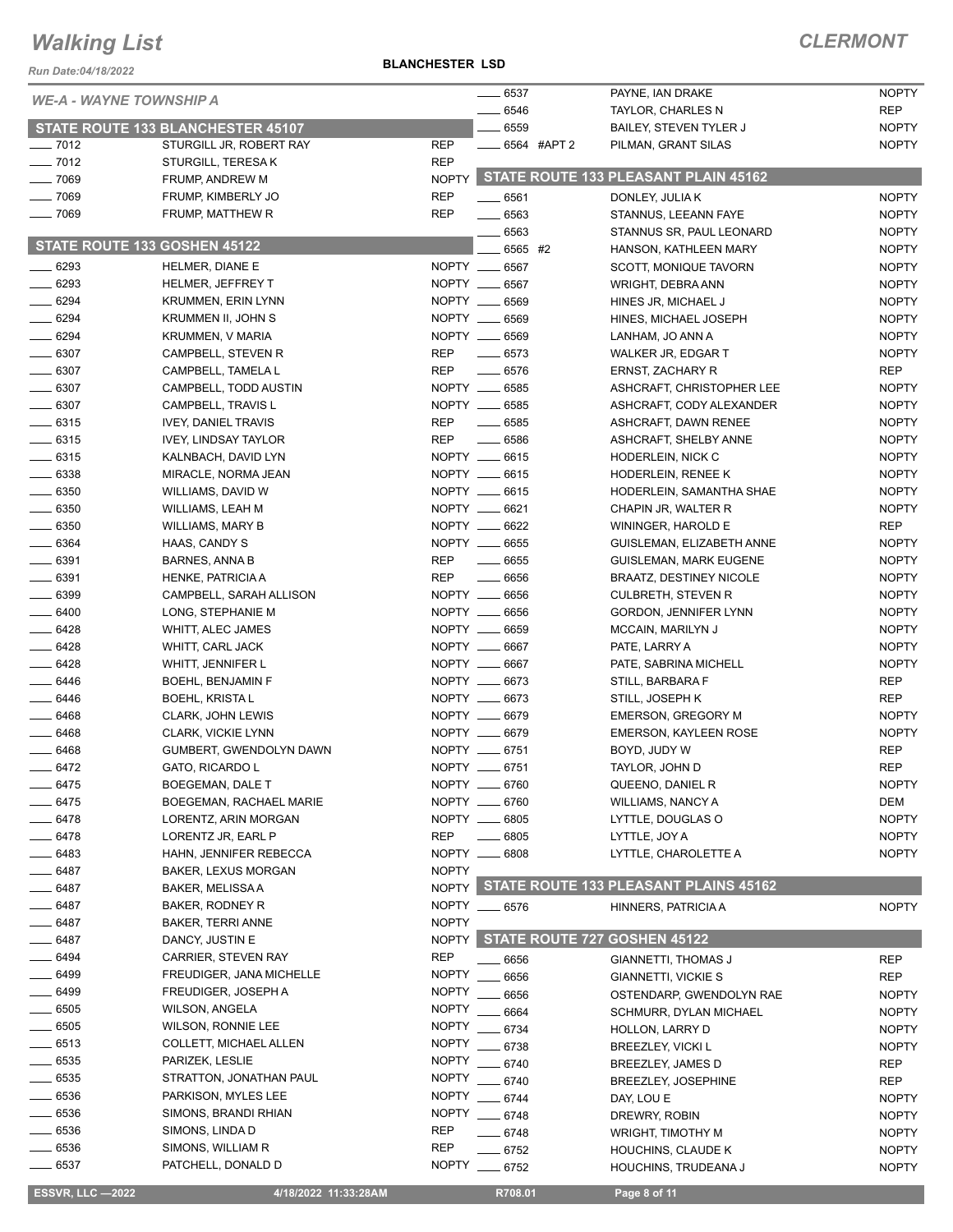*Run Date:04/18/2022*

**BLANCHESTER LSD**

| <b>WE-A - WAYNE TOWNSHIP A</b><br>6585<br><b>NOPTY</b><br>COX, DANIEL B<br>6585<br><b>NOPTY</b><br>COX, SARAH M<br>STATE ROUTE 727 GOSHEN 45122<br>6587<br><b>NOPTY</b><br>FLANNERY, ANTHONY LANCE<br><b>NOPTY</b><br>$=$ 6760<br>SMITH, ARNOLD E<br>6587<br><b>NOPTY</b><br>FLANNERY, CARLA J<br><b>NOPTY</b><br>$- 6760$<br>SMITH, JEWELL E<br><b>NOPTY</b><br>6589<br>HITTLE, GINGER E<br><b>NOPTY</b><br>$- 6768$<br>WIEDA, DOUGLAS W<br><b>NOPTY</b><br>6589<br>HITTLE, PAUL ROY<br><b>REP</b><br>$-6771$<br>SOALE, MICHAEL W<br>$- 6774$<br><b>NOPTY</b><br>ANDERSON, RYAN JOSEPH<br><b>TAYLOR PIKE BLANCHESTER 45107</b><br><b>NOPTY</b><br>$- 6774$<br>CHAPMAN, BRIAN EVANS<br><b>NOPTY</b><br>ORLANDO, JADA RAE<br>- 6417<br>$- 6774$<br><b>NOPTY</b><br>MCLANE, CODY SUE<br><b>NOPTY</b><br>6423<br><b>BARBRO, SHERRY LYNN</b><br>$-6774$<br>NOPTY -<br>MCLANE, JOSIE SAMANTHA<br>6423<br><b>NOPTY</b><br>WRIGHT, KAYDISHA M<br>$-6776$<br>NOPTY -<br>RILEY, DANIEL WAYNE<br>6428<br><b>NOPTY</b><br>ALEXANDER, TINA MARIE<br>$-6776$<br><b>NOPTY</b><br>RILEY, HANNAH SUE<br>6428<br><b>REP</b><br>WINEMILLER, ROGER D<br>$-6776$<br><b>NOPTY</b><br>RILEY, LUANNE<br><b>NOPTY</b><br>6475<br>WINEMILLER, ALEXIS HOPE<br>$- 6776$<br><b>NOPTY</b><br>RILEY, WAYNE<br>6475<br><b>REP</b><br>WINEMILLER, DEBORAH S<br>NOPTY -<br>$- 6779$<br>MORLATT, NEAL JOSEPH<br><b>REP</b><br>6475<br>WINEMILLER, TODD L<br>NOPTY -<br>$- 6785$<br>BELCHER, KYLE L<br><b>NOPTY</b><br>6545<br>SHEPPARD, CHARLES IRVIN<br>$NOPTY =$<br>$- 6787$<br><b>BURLILE, NICHOLAS RYAN</b><br>6545<br><b>REP</b><br>SHEPPARD, SANDRA A<br>$NOPTY =$<br>$-6787$<br>MILLER, LORIE M<br><b>NOPTY</b><br>6559<br>GABBARD, RANDY D<br>NOPTY -<br>$- 6787$<br>MILLER, MATTHEW R<br><b>REP</b><br>6563<br><b>SEXTON, DANIEL J</b><br>NOPTY -<br>$- 6788$<br>KIZZEE, LINDA S<br><b>REP</b><br>6563<br><b>SEXTON, DONNA MARIE</b><br>$- 6789$<br>NOPTY -<br><b>BROWNING, JASON PAUL</b><br><b>REP</b><br>6577<br>ROY, WILMA J<br><b>NOPTY</b><br>$- 6789$<br><b>BROWNING, JENNIFER PAIGE</b><br><b>NOPTY</b><br>6585<br><b>GAINES, HEATHER M</b><br><b>NOPTY</b><br>$-6789$<br>BROWNING, KATHARYNE F<br><b>NOPTY</b><br>6585<br>RHOADS, JAMES CARL<br>NOPTY -<br>$- 6795$<br><b>WHITINGER, BOBI J</b><br><b>NOPTY</b><br>6593<br>ROY, DEBORAH E<br>$-6795$<br>NOPTY :<br>WHITINGER, BRANDI J<br><b>NOPTY</b><br>6593<br>ROY, VICTOR T<br><b>NOPTY</b><br>$- 6795$<br>WHITINGER, LAUREN AMBER<br><b>REP</b><br>6597<br>KIDWELL, JAMES A<br>$- 6798$<br>NOPTY -<br>MAKSTALLER, TERRY WILLIAM<br>6597<br><b>REP</b><br>KIDWELL, SHEILA S<br>$- 6799$<br><b>REP</b><br>CONLEY, JOYCE A<br>$- 6609$<br><b>NOPTY</b><br>PENN, CHEYENNE MARIE<br>6802<br><b>REP</b><br>CAPLINGER, CHLOE RHIANNON<br>$- 6609$<br><b>NOPTY</b><br>RENICK, JORDAN T<br>6802<br><b>REP</b><br>CAPLINGER, LYLE L<br>$- 6624$<br><b>NOPTY</b><br><b>WILLIAMS, BRANDON C</b><br>6802<br><b>REP</b><br>CAPLINGER, PAMELA A<br>6670<br><b>NOPTY</b><br>ALSIP, ANTHONY<br>$NOPTY$ ––<br>6804<br>ROBERTS, TERESA ANN<br>6708<br><b>NOPTY</b><br>LANHAM, JESSICA MARIE<br><b>REP</b><br>6807<br>FROST, KELLY SUE<br>- 6708<br><b>NOPTY</b><br>LANHAM, MICHAEL GREGORY<br><b>REP</b><br>6807<br>FROST, RANDY ALBERT<br>$-6730$<br><b>NOPTY</b><br>BURKE, JAMES M<br>6808<br>NOPTY -<br>MOHRHAUS, CHRISTOPHER PHILLIP<br><b>NOPTY</b><br>6730<br><b>BURKE, MARIAN D</b><br>NOPTY -<br>6808<br>SHEW, KYLIE SUE<br>6733<br><b>NOPTY</b><br>BLEVINS, SHERRI LYNN<br>6812<br><b>NOPTY</b><br>AYERS, TONYA LYNN<br><b>NOPTY</b><br>6733<br>HERTLEIN, EMILY JO<br>NOPTY -<br>6815<br>LLOYD, ALLEN L<br><b>NOPTY</b><br>6734<br>CHANDLER, GARY WAYNE<br><b>REP</b><br>6815<br>LLOYD SR, ERROL D<br><b>NOPTY</b><br>NOPTY -8754<br>JOHNSON, ASHLY NICHOLE<br>$=$ 6815<br>LLOYD JR, ERROL DEAN<br>6754<br><b>NOPTY</b><br>JOHNSON, SYLAS K<br>NOPTY -<br>$-6817$<br><b>BASTON, CHARLES E</b><br>6770<br>GREENE, JOHN O<br><b>NOPTY</b><br>NOPTY -<br>$-6817$<br>MINTON, PHILLIP JAMES<br><b>NOPTY</b><br>6774<br>HUPP, JANICE SUE<br>NOPTY -<br>6817<br>NOLTE, DONNA J<br><b>NOPTY</b><br>6789<br>DENIER, KYLE JAMES<br><b>NOPTY</b><br>6817<br><b>SCHMIDT, TAMMY RENEE</b><br><b>REP</b><br>6790<br>PETTIGREW, JAMES R<br><b>NOPTY</b><br>6817 #LOT 6817<br><b>SCHMIDT, FRANK WILLIAM</b><br>DEM<br>6800<br>COMBS, BRUCE W<br>6800<br>DEM<br>COMBS, PAMELA R<br>STATE ROUTE 727 PLEASANT PLAIN 45162<br><b>NOPTY</b><br>6572<br>HARR, STEPHEN P<br>TRINITYS WAY BLANCHESTER 45107<br><b>NOPTY</b><br>6600<br>KUNKLE, LEEANNE NICHOLE<br><b>REP</b><br>3800<br>KAEHLER, JENNIFER ANN<br>3800<br><b>REP</b><br>KAEHLER, JEREMY NATHANIEL<br><b>STONELICK TRACE PLEASANT PLAIN 45162</b><br>3801<br><b>NOPTY</b><br>FREYTAG, DAVID MICHAEL<br><b>NOPTY</b><br>6571<br>STEPHANS, SCOTT EDWARD<br>3801<br>FREYTAG, SHERI LYNN<br><b>NOPTY</b><br><b>NOPTY</b><br>$= 6572$<br>WINKELBACH, JERALD A<br>3808<br><b>NOPTY</b><br><b>METCALFE, MARCIN</b><br>6572<br><b>NOPTY</b><br>WINKELBACH, JOYCE W<br>3808<br><b>NOPTY</b><br>METCALFE, ZACHARY THOMAS<br>6575<br>MURASKI, CAROL ANNE<br>DEM<br>3809<br><b>NOPTY</b><br><b>GRIFFIN, CAMERON LEWIS</b><br>6575<br><b>REP</b><br>MURASKI, JOSEPH JAMES<br><b>NOPTY</b><br>3809<br><b>GRIFFIN, MELISSA D</b><br>6578<br><b>NOPTY</b><br>SCHAUB, AMANDA MICHELLE<br>3809<br><b>GRIFFIN, PRESTON CAMERON</b><br><b>NOPTY</b><br><b>NOPTY</b><br>6578<br><b>SCHAUB, EDWARD PATRICK</b><br>6579<br><b>NOPTY</b><br>HARDING, ROGER PAUL<br><b>VANDERVOORT RD_BLANCHESTER 45107</b><br>6580<br><b>NOPTY</b><br>ANDERSON, DON B<br><b>NOPTY</b><br>FRAZEE, ANDREA RENEE<br>_ 10908<br><b>NOPTY</b><br>6580<br>ANDERSON, KAREN A<br><b>NOPTY</b><br>. 10908<br>FRAZEE, DANIEL B<br><b>ESSVR, LLC -2022</b><br>4/18/2022 11:33:28AM<br>R708.01<br>Page 9 of 11 |  | 6584 | THOMPSON, RACHAEL HERMAN | <b>DEM</b> |
|-----------------------------------------------------------------------------------------------------------------------------------------------------------------------------------------------------------------------------------------------------------------------------------------------------------------------------------------------------------------------------------------------------------------------------------------------------------------------------------------------------------------------------------------------------------------------------------------------------------------------------------------------------------------------------------------------------------------------------------------------------------------------------------------------------------------------------------------------------------------------------------------------------------------------------------------------------------------------------------------------------------------------------------------------------------------------------------------------------------------------------------------------------------------------------------------------------------------------------------------------------------------------------------------------------------------------------------------------------------------------------------------------------------------------------------------------------------------------------------------------------------------------------------------------------------------------------------------------------------------------------------------------------------------------------------------------------------------------------------------------------------------------------------------------------------------------------------------------------------------------------------------------------------------------------------------------------------------------------------------------------------------------------------------------------------------------------------------------------------------------------------------------------------------------------------------------------------------------------------------------------------------------------------------------------------------------------------------------------------------------------------------------------------------------------------------------------------------------------------------------------------------------------------------------------------------------------------------------------------------------------------------------------------------------------------------------------------------------------------------------------------------------------------------------------------------------------------------------------------------------------------------------------------------------------------------------------------------------------------------------------------------------------------------------------------------------------------------------------------------------------------------------------------------------------------------------------------------------------------------------------------------------------------------------------------------------------------------------------------------------------------------------------------------------------------------------------------------------------------------------------------------------------------------------------------------------------------------------------------------------------------------------------------------------------------------------------------------------------------------------------------------------------------------------------------------------------------------------------------------------------------------------------------------------------------------------------------------------------------------------------------------------------------------------------------------------------------------------------------------------------------------------------------------------------------------------------------------------------------------------------------------------------------------------------------------------------------------------------------------------------------------------------------------------------------------------------------------------------------------------------------------------------------------------------------------------------------------------------------------------------------------------------------------------------------------------------------------------------------------------------------------------------------------------------------------------------------------------------------------------------------------------------------------------------------------------------------------------------------------------------------------------------------------------------------------------------------------------------------------------------------------------------------------------------------------------------------------------------------------------------------------------------------------------------------------------------------------------------------------------------------------------------------------------------------------------------------------------------------------------------------------------------------------------------------------------------------------------------------------------------------------------------------------------------------------------------------------------------------------------------------------------------------------------------------------------------|--|------|--------------------------|------------|
|                                                                                                                                                                                                                                                                                                                                                                                                                                                                                                                                                                                                                                                                                                                                                                                                                                                                                                                                                                                                                                                                                                                                                                                                                                                                                                                                                                                                                                                                                                                                                                                                                                                                                                                                                                                                                                                                                                                                                                                                                                                                                                                                                                                                                                                                                                                                                                                                                                                                                                                                                                                                                                                                                                                                                                                                                                                                                                                                                                                                                                                                                                                                                                                                                                                                                                                                                                                                                                                                                                                                                                                                                                                                                                                                                                                                                                                                                                                                                                                                                                                                                                                                                                                                                                                                                                                                                                                                                                                                                                                                                                                                                                                                                                                                                                                                                                                                                                                                                                                                                                                                                                                                                                                                                                                                                                                                                                                                                                                                                                                                                                                                                                                                                                                                                                                                                             |  |      |                          |            |
|                                                                                                                                                                                                                                                                                                                                                                                                                                                                                                                                                                                                                                                                                                                                                                                                                                                                                                                                                                                                                                                                                                                                                                                                                                                                                                                                                                                                                                                                                                                                                                                                                                                                                                                                                                                                                                                                                                                                                                                                                                                                                                                                                                                                                                                                                                                                                                                                                                                                                                                                                                                                                                                                                                                                                                                                                                                                                                                                                                                                                                                                                                                                                                                                                                                                                                                                                                                                                                                                                                                                                                                                                                                                                                                                                                                                                                                                                                                                                                                                                                                                                                                                                                                                                                                                                                                                                                                                                                                                                                                                                                                                                                                                                                                                                                                                                                                                                                                                                                                                                                                                                                                                                                                                                                                                                                                                                                                                                                                                                                                                                                                                                                                                                                                                                                                                                             |  |      |                          |            |
|                                                                                                                                                                                                                                                                                                                                                                                                                                                                                                                                                                                                                                                                                                                                                                                                                                                                                                                                                                                                                                                                                                                                                                                                                                                                                                                                                                                                                                                                                                                                                                                                                                                                                                                                                                                                                                                                                                                                                                                                                                                                                                                                                                                                                                                                                                                                                                                                                                                                                                                                                                                                                                                                                                                                                                                                                                                                                                                                                                                                                                                                                                                                                                                                                                                                                                                                                                                                                                                                                                                                                                                                                                                                                                                                                                                                                                                                                                                                                                                                                                                                                                                                                                                                                                                                                                                                                                                                                                                                                                                                                                                                                                                                                                                                                                                                                                                                                                                                                                                                                                                                                                                                                                                                                                                                                                                                                                                                                                                                                                                                                                                                                                                                                                                                                                                                                             |  |      |                          |            |
|                                                                                                                                                                                                                                                                                                                                                                                                                                                                                                                                                                                                                                                                                                                                                                                                                                                                                                                                                                                                                                                                                                                                                                                                                                                                                                                                                                                                                                                                                                                                                                                                                                                                                                                                                                                                                                                                                                                                                                                                                                                                                                                                                                                                                                                                                                                                                                                                                                                                                                                                                                                                                                                                                                                                                                                                                                                                                                                                                                                                                                                                                                                                                                                                                                                                                                                                                                                                                                                                                                                                                                                                                                                                                                                                                                                                                                                                                                                                                                                                                                                                                                                                                                                                                                                                                                                                                                                                                                                                                                                                                                                                                                                                                                                                                                                                                                                                                                                                                                                                                                                                                                                                                                                                                                                                                                                                                                                                                                                                                                                                                                                                                                                                                                                                                                                                                             |  |      |                          |            |
|                                                                                                                                                                                                                                                                                                                                                                                                                                                                                                                                                                                                                                                                                                                                                                                                                                                                                                                                                                                                                                                                                                                                                                                                                                                                                                                                                                                                                                                                                                                                                                                                                                                                                                                                                                                                                                                                                                                                                                                                                                                                                                                                                                                                                                                                                                                                                                                                                                                                                                                                                                                                                                                                                                                                                                                                                                                                                                                                                                                                                                                                                                                                                                                                                                                                                                                                                                                                                                                                                                                                                                                                                                                                                                                                                                                                                                                                                                                                                                                                                                                                                                                                                                                                                                                                                                                                                                                                                                                                                                                                                                                                                                                                                                                                                                                                                                                                                                                                                                                                                                                                                                                                                                                                                                                                                                                                                                                                                                                                                                                                                                                                                                                                                                                                                                                                                             |  |      |                          |            |
|                                                                                                                                                                                                                                                                                                                                                                                                                                                                                                                                                                                                                                                                                                                                                                                                                                                                                                                                                                                                                                                                                                                                                                                                                                                                                                                                                                                                                                                                                                                                                                                                                                                                                                                                                                                                                                                                                                                                                                                                                                                                                                                                                                                                                                                                                                                                                                                                                                                                                                                                                                                                                                                                                                                                                                                                                                                                                                                                                                                                                                                                                                                                                                                                                                                                                                                                                                                                                                                                                                                                                                                                                                                                                                                                                                                                                                                                                                                                                                                                                                                                                                                                                                                                                                                                                                                                                                                                                                                                                                                                                                                                                                                                                                                                                                                                                                                                                                                                                                                                                                                                                                                                                                                                                                                                                                                                                                                                                                                                                                                                                                                                                                                                                                                                                                                                                             |  |      |                          |            |
|                                                                                                                                                                                                                                                                                                                                                                                                                                                                                                                                                                                                                                                                                                                                                                                                                                                                                                                                                                                                                                                                                                                                                                                                                                                                                                                                                                                                                                                                                                                                                                                                                                                                                                                                                                                                                                                                                                                                                                                                                                                                                                                                                                                                                                                                                                                                                                                                                                                                                                                                                                                                                                                                                                                                                                                                                                                                                                                                                                                                                                                                                                                                                                                                                                                                                                                                                                                                                                                                                                                                                                                                                                                                                                                                                                                                                                                                                                                                                                                                                                                                                                                                                                                                                                                                                                                                                                                                                                                                                                                                                                                                                                                                                                                                                                                                                                                                                                                                                                                                                                                                                                                                                                                                                                                                                                                                                                                                                                                                                                                                                                                                                                                                                                                                                                                                                             |  |      |                          |            |
|                                                                                                                                                                                                                                                                                                                                                                                                                                                                                                                                                                                                                                                                                                                                                                                                                                                                                                                                                                                                                                                                                                                                                                                                                                                                                                                                                                                                                                                                                                                                                                                                                                                                                                                                                                                                                                                                                                                                                                                                                                                                                                                                                                                                                                                                                                                                                                                                                                                                                                                                                                                                                                                                                                                                                                                                                                                                                                                                                                                                                                                                                                                                                                                                                                                                                                                                                                                                                                                                                                                                                                                                                                                                                                                                                                                                                                                                                                                                                                                                                                                                                                                                                                                                                                                                                                                                                                                                                                                                                                                                                                                                                                                                                                                                                                                                                                                                                                                                                                                                                                                                                                                                                                                                                                                                                                                                                                                                                                                                                                                                                                                                                                                                                                                                                                                                                             |  |      |                          |            |
|                                                                                                                                                                                                                                                                                                                                                                                                                                                                                                                                                                                                                                                                                                                                                                                                                                                                                                                                                                                                                                                                                                                                                                                                                                                                                                                                                                                                                                                                                                                                                                                                                                                                                                                                                                                                                                                                                                                                                                                                                                                                                                                                                                                                                                                                                                                                                                                                                                                                                                                                                                                                                                                                                                                                                                                                                                                                                                                                                                                                                                                                                                                                                                                                                                                                                                                                                                                                                                                                                                                                                                                                                                                                                                                                                                                                                                                                                                                                                                                                                                                                                                                                                                                                                                                                                                                                                                                                                                                                                                                                                                                                                                                                                                                                                                                                                                                                                                                                                                                                                                                                                                                                                                                                                                                                                                                                                                                                                                                                                                                                                                                                                                                                                                                                                                                                                             |  |      |                          |            |
|                                                                                                                                                                                                                                                                                                                                                                                                                                                                                                                                                                                                                                                                                                                                                                                                                                                                                                                                                                                                                                                                                                                                                                                                                                                                                                                                                                                                                                                                                                                                                                                                                                                                                                                                                                                                                                                                                                                                                                                                                                                                                                                                                                                                                                                                                                                                                                                                                                                                                                                                                                                                                                                                                                                                                                                                                                                                                                                                                                                                                                                                                                                                                                                                                                                                                                                                                                                                                                                                                                                                                                                                                                                                                                                                                                                                                                                                                                                                                                                                                                                                                                                                                                                                                                                                                                                                                                                                                                                                                                                                                                                                                                                                                                                                                                                                                                                                                                                                                                                                                                                                                                                                                                                                                                                                                                                                                                                                                                                                                                                                                                                                                                                                                                                                                                                                                             |  |      |                          |            |
|                                                                                                                                                                                                                                                                                                                                                                                                                                                                                                                                                                                                                                                                                                                                                                                                                                                                                                                                                                                                                                                                                                                                                                                                                                                                                                                                                                                                                                                                                                                                                                                                                                                                                                                                                                                                                                                                                                                                                                                                                                                                                                                                                                                                                                                                                                                                                                                                                                                                                                                                                                                                                                                                                                                                                                                                                                                                                                                                                                                                                                                                                                                                                                                                                                                                                                                                                                                                                                                                                                                                                                                                                                                                                                                                                                                                                                                                                                                                                                                                                                                                                                                                                                                                                                                                                                                                                                                                                                                                                                                                                                                                                                                                                                                                                                                                                                                                                                                                                                                                                                                                                                                                                                                                                                                                                                                                                                                                                                                                                                                                                                                                                                                                                                                                                                                                                             |  |      |                          |            |
|                                                                                                                                                                                                                                                                                                                                                                                                                                                                                                                                                                                                                                                                                                                                                                                                                                                                                                                                                                                                                                                                                                                                                                                                                                                                                                                                                                                                                                                                                                                                                                                                                                                                                                                                                                                                                                                                                                                                                                                                                                                                                                                                                                                                                                                                                                                                                                                                                                                                                                                                                                                                                                                                                                                                                                                                                                                                                                                                                                                                                                                                                                                                                                                                                                                                                                                                                                                                                                                                                                                                                                                                                                                                                                                                                                                                                                                                                                                                                                                                                                                                                                                                                                                                                                                                                                                                                                                                                                                                                                                                                                                                                                                                                                                                                                                                                                                                                                                                                                                                                                                                                                                                                                                                                                                                                                                                                                                                                                                                                                                                                                                                                                                                                                                                                                                                                             |  |      |                          |            |
|                                                                                                                                                                                                                                                                                                                                                                                                                                                                                                                                                                                                                                                                                                                                                                                                                                                                                                                                                                                                                                                                                                                                                                                                                                                                                                                                                                                                                                                                                                                                                                                                                                                                                                                                                                                                                                                                                                                                                                                                                                                                                                                                                                                                                                                                                                                                                                                                                                                                                                                                                                                                                                                                                                                                                                                                                                                                                                                                                                                                                                                                                                                                                                                                                                                                                                                                                                                                                                                                                                                                                                                                                                                                                                                                                                                                                                                                                                                                                                                                                                                                                                                                                                                                                                                                                                                                                                                                                                                                                                                                                                                                                                                                                                                                                                                                                                                                                                                                                                                                                                                                                                                                                                                                                                                                                                                                                                                                                                                                                                                                                                                                                                                                                                                                                                                                                             |  |      |                          |            |
|                                                                                                                                                                                                                                                                                                                                                                                                                                                                                                                                                                                                                                                                                                                                                                                                                                                                                                                                                                                                                                                                                                                                                                                                                                                                                                                                                                                                                                                                                                                                                                                                                                                                                                                                                                                                                                                                                                                                                                                                                                                                                                                                                                                                                                                                                                                                                                                                                                                                                                                                                                                                                                                                                                                                                                                                                                                                                                                                                                                                                                                                                                                                                                                                                                                                                                                                                                                                                                                                                                                                                                                                                                                                                                                                                                                                                                                                                                                                                                                                                                                                                                                                                                                                                                                                                                                                                                                                                                                                                                                                                                                                                                                                                                                                                                                                                                                                                                                                                                                                                                                                                                                                                                                                                                                                                                                                                                                                                                                                                                                                                                                                                                                                                                                                                                                                                             |  |      |                          |            |
|                                                                                                                                                                                                                                                                                                                                                                                                                                                                                                                                                                                                                                                                                                                                                                                                                                                                                                                                                                                                                                                                                                                                                                                                                                                                                                                                                                                                                                                                                                                                                                                                                                                                                                                                                                                                                                                                                                                                                                                                                                                                                                                                                                                                                                                                                                                                                                                                                                                                                                                                                                                                                                                                                                                                                                                                                                                                                                                                                                                                                                                                                                                                                                                                                                                                                                                                                                                                                                                                                                                                                                                                                                                                                                                                                                                                                                                                                                                                                                                                                                                                                                                                                                                                                                                                                                                                                                                                                                                                                                                                                                                                                                                                                                                                                                                                                                                                                                                                                                                                                                                                                                                                                                                                                                                                                                                                                                                                                                                                                                                                                                                                                                                                                                                                                                                                                             |  |      |                          |            |
|                                                                                                                                                                                                                                                                                                                                                                                                                                                                                                                                                                                                                                                                                                                                                                                                                                                                                                                                                                                                                                                                                                                                                                                                                                                                                                                                                                                                                                                                                                                                                                                                                                                                                                                                                                                                                                                                                                                                                                                                                                                                                                                                                                                                                                                                                                                                                                                                                                                                                                                                                                                                                                                                                                                                                                                                                                                                                                                                                                                                                                                                                                                                                                                                                                                                                                                                                                                                                                                                                                                                                                                                                                                                                                                                                                                                                                                                                                                                                                                                                                                                                                                                                                                                                                                                                                                                                                                                                                                                                                                                                                                                                                                                                                                                                                                                                                                                                                                                                                                                                                                                                                                                                                                                                                                                                                                                                                                                                                                                                                                                                                                                                                                                                                                                                                                                                             |  |      |                          |            |
|                                                                                                                                                                                                                                                                                                                                                                                                                                                                                                                                                                                                                                                                                                                                                                                                                                                                                                                                                                                                                                                                                                                                                                                                                                                                                                                                                                                                                                                                                                                                                                                                                                                                                                                                                                                                                                                                                                                                                                                                                                                                                                                                                                                                                                                                                                                                                                                                                                                                                                                                                                                                                                                                                                                                                                                                                                                                                                                                                                                                                                                                                                                                                                                                                                                                                                                                                                                                                                                                                                                                                                                                                                                                                                                                                                                                                                                                                                                                                                                                                                                                                                                                                                                                                                                                                                                                                                                                                                                                                                                                                                                                                                                                                                                                                                                                                                                                                                                                                                                                                                                                                                                                                                                                                                                                                                                                                                                                                                                                                                                                                                                                                                                                                                                                                                                                                             |  |      |                          |            |
|                                                                                                                                                                                                                                                                                                                                                                                                                                                                                                                                                                                                                                                                                                                                                                                                                                                                                                                                                                                                                                                                                                                                                                                                                                                                                                                                                                                                                                                                                                                                                                                                                                                                                                                                                                                                                                                                                                                                                                                                                                                                                                                                                                                                                                                                                                                                                                                                                                                                                                                                                                                                                                                                                                                                                                                                                                                                                                                                                                                                                                                                                                                                                                                                                                                                                                                                                                                                                                                                                                                                                                                                                                                                                                                                                                                                                                                                                                                                                                                                                                                                                                                                                                                                                                                                                                                                                                                                                                                                                                                                                                                                                                                                                                                                                                                                                                                                                                                                                                                                                                                                                                                                                                                                                                                                                                                                                                                                                                                                                                                                                                                                                                                                                                                                                                                                                             |  |      |                          |            |
|                                                                                                                                                                                                                                                                                                                                                                                                                                                                                                                                                                                                                                                                                                                                                                                                                                                                                                                                                                                                                                                                                                                                                                                                                                                                                                                                                                                                                                                                                                                                                                                                                                                                                                                                                                                                                                                                                                                                                                                                                                                                                                                                                                                                                                                                                                                                                                                                                                                                                                                                                                                                                                                                                                                                                                                                                                                                                                                                                                                                                                                                                                                                                                                                                                                                                                                                                                                                                                                                                                                                                                                                                                                                                                                                                                                                                                                                                                                                                                                                                                                                                                                                                                                                                                                                                                                                                                                                                                                                                                                                                                                                                                                                                                                                                                                                                                                                                                                                                                                                                                                                                                                                                                                                                                                                                                                                                                                                                                                                                                                                                                                                                                                                                                                                                                                                                             |  |      |                          |            |
|                                                                                                                                                                                                                                                                                                                                                                                                                                                                                                                                                                                                                                                                                                                                                                                                                                                                                                                                                                                                                                                                                                                                                                                                                                                                                                                                                                                                                                                                                                                                                                                                                                                                                                                                                                                                                                                                                                                                                                                                                                                                                                                                                                                                                                                                                                                                                                                                                                                                                                                                                                                                                                                                                                                                                                                                                                                                                                                                                                                                                                                                                                                                                                                                                                                                                                                                                                                                                                                                                                                                                                                                                                                                                                                                                                                                                                                                                                                                                                                                                                                                                                                                                                                                                                                                                                                                                                                                                                                                                                                                                                                                                                                                                                                                                                                                                                                                                                                                                                                                                                                                                                                                                                                                                                                                                                                                                                                                                                                                                                                                                                                                                                                                                                                                                                                                                             |  |      |                          |            |
|                                                                                                                                                                                                                                                                                                                                                                                                                                                                                                                                                                                                                                                                                                                                                                                                                                                                                                                                                                                                                                                                                                                                                                                                                                                                                                                                                                                                                                                                                                                                                                                                                                                                                                                                                                                                                                                                                                                                                                                                                                                                                                                                                                                                                                                                                                                                                                                                                                                                                                                                                                                                                                                                                                                                                                                                                                                                                                                                                                                                                                                                                                                                                                                                                                                                                                                                                                                                                                                                                                                                                                                                                                                                                                                                                                                                                                                                                                                                                                                                                                                                                                                                                                                                                                                                                                                                                                                                                                                                                                                                                                                                                                                                                                                                                                                                                                                                                                                                                                                                                                                                                                                                                                                                                                                                                                                                                                                                                                                                                                                                                                                                                                                                                                                                                                                                                             |  |      |                          |            |
|                                                                                                                                                                                                                                                                                                                                                                                                                                                                                                                                                                                                                                                                                                                                                                                                                                                                                                                                                                                                                                                                                                                                                                                                                                                                                                                                                                                                                                                                                                                                                                                                                                                                                                                                                                                                                                                                                                                                                                                                                                                                                                                                                                                                                                                                                                                                                                                                                                                                                                                                                                                                                                                                                                                                                                                                                                                                                                                                                                                                                                                                                                                                                                                                                                                                                                                                                                                                                                                                                                                                                                                                                                                                                                                                                                                                                                                                                                                                                                                                                                                                                                                                                                                                                                                                                                                                                                                                                                                                                                                                                                                                                                                                                                                                                                                                                                                                                                                                                                                                                                                                                                                                                                                                                                                                                                                                                                                                                                                                                                                                                                                                                                                                                                                                                                                                                             |  |      |                          |            |
|                                                                                                                                                                                                                                                                                                                                                                                                                                                                                                                                                                                                                                                                                                                                                                                                                                                                                                                                                                                                                                                                                                                                                                                                                                                                                                                                                                                                                                                                                                                                                                                                                                                                                                                                                                                                                                                                                                                                                                                                                                                                                                                                                                                                                                                                                                                                                                                                                                                                                                                                                                                                                                                                                                                                                                                                                                                                                                                                                                                                                                                                                                                                                                                                                                                                                                                                                                                                                                                                                                                                                                                                                                                                                                                                                                                                                                                                                                                                                                                                                                                                                                                                                                                                                                                                                                                                                                                                                                                                                                                                                                                                                                                                                                                                                                                                                                                                                                                                                                                                                                                                                                                                                                                                                                                                                                                                                                                                                                                                                                                                                                                                                                                                                                                                                                                                                             |  |      |                          |            |
|                                                                                                                                                                                                                                                                                                                                                                                                                                                                                                                                                                                                                                                                                                                                                                                                                                                                                                                                                                                                                                                                                                                                                                                                                                                                                                                                                                                                                                                                                                                                                                                                                                                                                                                                                                                                                                                                                                                                                                                                                                                                                                                                                                                                                                                                                                                                                                                                                                                                                                                                                                                                                                                                                                                                                                                                                                                                                                                                                                                                                                                                                                                                                                                                                                                                                                                                                                                                                                                                                                                                                                                                                                                                                                                                                                                                                                                                                                                                                                                                                                                                                                                                                                                                                                                                                                                                                                                                                                                                                                                                                                                                                                                                                                                                                                                                                                                                                                                                                                                                                                                                                                                                                                                                                                                                                                                                                                                                                                                                                                                                                                                                                                                                                                                                                                                                                             |  |      |                          |            |
|                                                                                                                                                                                                                                                                                                                                                                                                                                                                                                                                                                                                                                                                                                                                                                                                                                                                                                                                                                                                                                                                                                                                                                                                                                                                                                                                                                                                                                                                                                                                                                                                                                                                                                                                                                                                                                                                                                                                                                                                                                                                                                                                                                                                                                                                                                                                                                                                                                                                                                                                                                                                                                                                                                                                                                                                                                                                                                                                                                                                                                                                                                                                                                                                                                                                                                                                                                                                                                                                                                                                                                                                                                                                                                                                                                                                                                                                                                                                                                                                                                                                                                                                                                                                                                                                                                                                                                                                                                                                                                                                                                                                                                                                                                                                                                                                                                                                                                                                                                                                                                                                                                                                                                                                                                                                                                                                                                                                                                                                                                                                                                                                                                                                                                                                                                                                                             |  |      |                          |            |
|                                                                                                                                                                                                                                                                                                                                                                                                                                                                                                                                                                                                                                                                                                                                                                                                                                                                                                                                                                                                                                                                                                                                                                                                                                                                                                                                                                                                                                                                                                                                                                                                                                                                                                                                                                                                                                                                                                                                                                                                                                                                                                                                                                                                                                                                                                                                                                                                                                                                                                                                                                                                                                                                                                                                                                                                                                                                                                                                                                                                                                                                                                                                                                                                                                                                                                                                                                                                                                                                                                                                                                                                                                                                                                                                                                                                                                                                                                                                                                                                                                                                                                                                                                                                                                                                                                                                                                                                                                                                                                                                                                                                                                                                                                                                                                                                                                                                                                                                                                                                                                                                                                                                                                                                                                                                                                                                                                                                                                                                                                                                                                                                                                                                                                                                                                                                                             |  |      |                          |            |
|                                                                                                                                                                                                                                                                                                                                                                                                                                                                                                                                                                                                                                                                                                                                                                                                                                                                                                                                                                                                                                                                                                                                                                                                                                                                                                                                                                                                                                                                                                                                                                                                                                                                                                                                                                                                                                                                                                                                                                                                                                                                                                                                                                                                                                                                                                                                                                                                                                                                                                                                                                                                                                                                                                                                                                                                                                                                                                                                                                                                                                                                                                                                                                                                                                                                                                                                                                                                                                                                                                                                                                                                                                                                                                                                                                                                                                                                                                                                                                                                                                                                                                                                                                                                                                                                                                                                                                                                                                                                                                                                                                                                                                                                                                                                                                                                                                                                                                                                                                                                                                                                                                                                                                                                                                                                                                                                                                                                                                                                                                                                                                                                                                                                                                                                                                                                                             |  |      |                          |            |
|                                                                                                                                                                                                                                                                                                                                                                                                                                                                                                                                                                                                                                                                                                                                                                                                                                                                                                                                                                                                                                                                                                                                                                                                                                                                                                                                                                                                                                                                                                                                                                                                                                                                                                                                                                                                                                                                                                                                                                                                                                                                                                                                                                                                                                                                                                                                                                                                                                                                                                                                                                                                                                                                                                                                                                                                                                                                                                                                                                                                                                                                                                                                                                                                                                                                                                                                                                                                                                                                                                                                                                                                                                                                                                                                                                                                                                                                                                                                                                                                                                                                                                                                                                                                                                                                                                                                                                                                                                                                                                                                                                                                                                                                                                                                                                                                                                                                                                                                                                                                                                                                                                                                                                                                                                                                                                                                                                                                                                                                                                                                                                                                                                                                                                                                                                                                                             |  |      |                          |            |
|                                                                                                                                                                                                                                                                                                                                                                                                                                                                                                                                                                                                                                                                                                                                                                                                                                                                                                                                                                                                                                                                                                                                                                                                                                                                                                                                                                                                                                                                                                                                                                                                                                                                                                                                                                                                                                                                                                                                                                                                                                                                                                                                                                                                                                                                                                                                                                                                                                                                                                                                                                                                                                                                                                                                                                                                                                                                                                                                                                                                                                                                                                                                                                                                                                                                                                                                                                                                                                                                                                                                                                                                                                                                                                                                                                                                                                                                                                                                                                                                                                                                                                                                                                                                                                                                                                                                                                                                                                                                                                                                                                                                                                                                                                                                                                                                                                                                                                                                                                                                                                                                                                                                                                                                                                                                                                                                                                                                                                                                                                                                                                                                                                                                                                                                                                                                                             |  |      |                          |            |
|                                                                                                                                                                                                                                                                                                                                                                                                                                                                                                                                                                                                                                                                                                                                                                                                                                                                                                                                                                                                                                                                                                                                                                                                                                                                                                                                                                                                                                                                                                                                                                                                                                                                                                                                                                                                                                                                                                                                                                                                                                                                                                                                                                                                                                                                                                                                                                                                                                                                                                                                                                                                                                                                                                                                                                                                                                                                                                                                                                                                                                                                                                                                                                                                                                                                                                                                                                                                                                                                                                                                                                                                                                                                                                                                                                                                                                                                                                                                                                                                                                                                                                                                                                                                                                                                                                                                                                                                                                                                                                                                                                                                                                                                                                                                                                                                                                                                                                                                                                                                                                                                                                                                                                                                                                                                                                                                                                                                                                                                                                                                                                                                                                                                                                                                                                                                                             |  |      |                          |            |
|                                                                                                                                                                                                                                                                                                                                                                                                                                                                                                                                                                                                                                                                                                                                                                                                                                                                                                                                                                                                                                                                                                                                                                                                                                                                                                                                                                                                                                                                                                                                                                                                                                                                                                                                                                                                                                                                                                                                                                                                                                                                                                                                                                                                                                                                                                                                                                                                                                                                                                                                                                                                                                                                                                                                                                                                                                                                                                                                                                                                                                                                                                                                                                                                                                                                                                                                                                                                                                                                                                                                                                                                                                                                                                                                                                                                                                                                                                                                                                                                                                                                                                                                                                                                                                                                                                                                                                                                                                                                                                                                                                                                                                                                                                                                                                                                                                                                                                                                                                                                                                                                                                                                                                                                                                                                                                                                                                                                                                                                                                                                                                                                                                                                                                                                                                                                                             |  |      |                          |            |
|                                                                                                                                                                                                                                                                                                                                                                                                                                                                                                                                                                                                                                                                                                                                                                                                                                                                                                                                                                                                                                                                                                                                                                                                                                                                                                                                                                                                                                                                                                                                                                                                                                                                                                                                                                                                                                                                                                                                                                                                                                                                                                                                                                                                                                                                                                                                                                                                                                                                                                                                                                                                                                                                                                                                                                                                                                                                                                                                                                                                                                                                                                                                                                                                                                                                                                                                                                                                                                                                                                                                                                                                                                                                                                                                                                                                                                                                                                                                                                                                                                                                                                                                                                                                                                                                                                                                                                                                                                                                                                                                                                                                                                                                                                                                                                                                                                                                                                                                                                                                                                                                                                                                                                                                                                                                                                                                                                                                                                                                                                                                                                                                                                                                                                                                                                                                                             |  |      |                          |            |
|                                                                                                                                                                                                                                                                                                                                                                                                                                                                                                                                                                                                                                                                                                                                                                                                                                                                                                                                                                                                                                                                                                                                                                                                                                                                                                                                                                                                                                                                                                                                                                                                                                                                                                                                                                                                                                                                                                                                                                                                                                                                                                                                                                                                                                                                                                                                                                                                                                                                                                                                                                                                                                                                                                                                                                                                                                                                                                                                                                                                                                                                                                                                                                                                                                                                                                                                                                                                                                                                                                                                                                                                                                                                                                                                                                                                                                                                                                                                                                                                                                                                                                                                                                                                                                                                                                                                                                                                                                                                                                                                                                                                                                                                                                                                                                                                                                                                                                                                                                                                                                                                                                                                                                                                                                                                                                                                                                                                                                                                                                                                                                                                                                                                                                                                                                                                                             |  |      |                          |            |
|                                                                                                                                                                                                                                                                                                                                                                                                                                                                                                                                                                                                                                                                                                                                                                                                                                                                                                                                                                                                                                                                                                                                                                                                                                                                                                                                                                                                                                                                                                                                                                                                                                                                                                                                                                                                                                                                                                                                                                                                                                                                                                                                                                                                                                                                                                                                                                                                                                                                                                                                                                                                                                                                                                                                                                                                                                                                                                                                                                                                                                                                                                                                                                                                                                                                                                                                                                                                                                                                                                                                                                                                                                                                                                                                                                                                                                                                                                                                                                                                                                                                                                                                                                                                                                                                                                                                                                                                                                                                                                                                                                                                                                                                                                                                                                                                                                                                                                                                                                                                                                                                                                                                                                                                                                                                                                                                                                                                                                                                                                                                                                                                                                                                                                                                                                                                                             |  |      |                          |            |
|                                                                                                                                                                                                                                                                                                                                                                                                                                                                                                                                                                                                                                                                                                                                                                                                                                                                                                                                                                                                                                                                                                                                                                                                                                                                                                                                                                                                                                                                                                                                                                                                                                                                                                                                                                                                                                                                                                                                                                                                                                                                                                                                                                                                                                                                                                                                                                                                                                                                                                                                                                                                                                                                                                                                                                                                                                                                                                                                                                                                                                                                                                                                                                                                                                                                                                                                                                                                                                                                                                                                                                                                                                                                                                                                                                                                                                                                                                                                                                                                                                                                                                                                                                                                                                                                                                                                                                                                                                                                                                                                                                                                                                                                                                                                                                                                                                                                                                                                                                                                                                                                                                                                                                                                                                                                                                                                                                                                                                                                                                                                                                                                                                                                                                                                                                                                                             |  |      |                          |            |
|                                                                                                                                                                                                                                                                                                                                                                                                                                                                                                                                                                                                                                                                                                                                                                                                                                                                                                                                                                                                                                                                                                                                                                                                                                                                                                                                                                                                                                                                                                                                                                                                                                                                                                                                                                                                                                                                                                                                                                                                                                                                                                                                                                                                                                                                                                                                                                                                                                                                                                                                                                                                                                                                                                                                                                                                                                                                                                                                                                                                                                                                                                                                                                                                                                                                                                                                                                                                                                                                                                                                                                                                                                                                                                                                                                                                                                                                                                                                                                                                                                                                                                                                                                                                                                                                                                                                                                                                                                                                                                                                                                                                                                                                                                                                                                                                                                                                                                                                                                                                                                                                                                                                                                                                                                                                                                                                                                                                                                                                                                                                                                                                                                                                                                                                                                                                                             |  |      |                          |            |
|                                                                                                                                                                                                                                                                                                                                                                                                                                                                                                                                                                                                                                                                                                                                                                                                                                                                                                                                                                                                                                                                                                                                                                                                                                                                                                                                                                                                                                                                                                                                                                                                                                                                                                                                                                                                                                                                                                                                                                                                                                                                                                                                                                                                                                                                                                                                                                                                                                                                                                                                                                                                                                                                                                                                                                                                                                                                                                                                                                                                                                                                                                                                                                                                                                                                                                                                                                                                                                                                                                                                                                                                                                                                                                                                                                                                                                                                                                                                                                                                                                                                                                                                                                                                                                                                                                                                                                                                                                                                                                                                                                                                                                                                                                                                                                                                                                                                                                                                                                                                                                                                                                                                                                                                                                                                                                                                                                                                                                                                                                                                                                                                                                                                                                                                                                                                                             |  |      |                          |            |
|                                                                                                                                                                                                                                                                                                                                                                                                                                                                                                                                                                                                                                                                                                                                                                                                                                                                                                                                                                                                                                                                                                                                                                                                                                                                                                                                                                                                                                                                                                                                                                                                                                                                                                                                                                                                                                                                                                                                                                                                                                                                                                                                                                                                                                                                                                                                                                                                                                                                                                                                                                                                                                                                                                                                                                                                                                                                                                                                                                                                                                                                                                                                                                                                                                                                                                                                                                                                                                                                                                                                                                                                                                                                                                                                                                                                                                                                                                                                                                                                                                                                                                                                                                                                                                                                                                                                                                                                                                                                                                                                                                                                                                                                                                                                                                                                                                                                                                                                                                                                                                                                                                                                                                                                                                                                                                                                                                                                                                                                                                                                                                                                                                                                                                                                                                                                                             |  |      |                          |            |
|                                                                                                                                                                                                                                                                                                                                                                                                                                                                                                                                                                                                                                                                                                                                                                                                                                                                                                                                                                                                                                                                                                                                                                                                                                                                                                                                                                                                                                                                                                                                                                                                                                                                                                                                                                                                                                                                                                                                                                                                                                                                                                                                                                                                                                                                                                                                                                                                                                                                                                                                                                                                                                                                                                                                                                                                                                                                                                                                                                                                                                                                                                                                                                                                                                                                                                                                                                                                                                                                                                                                                                                                                                                                                                                                                                                                                                                                                                                                                                                                                                                                                                                                                                                                                                                                                                                                                                                                                                                                                                                                                                                                                                                                                                                                                                                                                                                                                                                                                                                                                                                                                                                                                                                                                                                                                                                                                                                                                                                                                                                                                                                                                                                                                                                                                                                                                             |  |      |                          |            |
|                                                                                                                                                                                                                                                                                                                                                                                                                                                                                                                                                                                                                                                                                                                                                                                                                                                                                                                                                                                                                                                                                                                                                                                                                                                                                                                                                                                                                                                                                                                                                                                                                                                                                                                                                                                                                                                                                                                                                                                                                                                                                                                                                                                                                                                                                                                                                                                                                                                                                                                                                                                                                                                                                                                                                                                                                                                                                                                                                                                                                                                                                                                                                                                                                                                                                                                                                                                                                                                                                                                                                                                                                                                                                                                                                                                                                                                                                                                                                                                                                                                                                                                                                                                                                                                                                                                                                                                                                                                                                                                                                                                                                                                                                                                                                                                                                                                                                                                                                                                                                                                                                                                                                                                                                                                                                                                                                                                                                                                                                                                                                                                                                                                                                                                                                                                                                             |  |      |                          |            |
|                                                                                                                                                                                                                                                                                                                                                                                                                                                                                                                                                                                                                                                                                                                                                                                                                                                                                                                                                                                                                                                                                                                                                                                                                                                                                                                                                                                                                                                                                                                                                                                                                                                                                                                                                                                                                                                                                                                                                                                                                                                                                                                                                                                                                                                                                                                                                                                                                                                                                                                                                                                                                                                                                                                                                                                                                                                                                                                                                                                                                                                                                                                                                                                                                                                                                                                                                                                                                                                                                                                                                                                                                                                                                                                                                                                                                                                                                                                                                                                                                                                                                                                                                                                                                                                                                                                                                                                                                                                                                                                                                                                                                                                                                                                                                                                                                                                                                                                                                                                                                                                                                                                                                                                                                                                                                                                                                                                                                                                                                                                                                                                                                                                                                                                                                                                                                             |  |      |                          |            |
|                                                                                                                                                                                                                                                                                                                                                                                                                                                                                                                                                                                                                                                                                                                                                                                                                                                                                                                                                                                                                                                                                                                                                                                                                                                                                                                                                                                                                                                                                                                                                                                                                                                                                                                                                                                                                                                                                                                                                                                                                                                                                                                                                                                                                                                                                                                                                                                                                                                                                                                                                                                                                                                                                                                                                                                                                                                                                                                                                                                                                                                                                                                                                                                                                                                                                                                                                                                                                                                                                                                                                                                                                                                                                                                                                                                                                                                                                                                                                                                                                                                                                                                                                                                                                                                                                                                                                                                                                                                                                                                                                                                                                                                                                                                                                                                                                                                                                                                                                                                                                                                                                                                                                                                                                                                                                                                                                                                                                                                                                                                                                                                                                                                                                                                                                                                                                             |  |      |                          |            |
|                                                                                                                                                                                                                                                                                                                                                                                                                                                                                                                                                                                                                                                                                                                                                                                                                                                                                                                                                                                                                                                                                                                                                                                                                                                                                                                                                                                                                                                                                                                                                                                                                                                                                                                                                                                                                                                                                                                                                                                                                                                                                                                                                                                                                                                                                                                                                                                                                                                                                                                                                                                                                                                                                                                                                                                                                                                                                                                                                                                                                                                                                                                                                                                                                                                                                                                                                                                                                                                                                                                                                                                                                                                                                                                                                                                                                                                                                                                                                                                                                                                                                                                                                                                                                                                                                                                                                                                                                                                                                                                                                                                                                                                                                                                                                                                                                                                                                                                                                                                                                                                                                                                                                                                                                                                                                                                                                                                                                                                                                                                                                                                                                                                                                                                                                                                                                             |  |      |                          |            |
|                                                                                                                                                                                                                                                                                                                                                                                                                                                                                                                                                                                                                                                                                                                                                                                                                                                                                                                                                                                                                                                                                                                                                                                                                                                                                                                                                                                                                                                                                                                                                                                                                                                                                                                                                                                                                                                                                                                                                                                                                                                                                                                                                                                                                                                                                                                                                                                                                                                                                                                                                                                                                                                                                                                                                                                                                                                                                                                                                                                                                                                                                                                                                                                                                                                                                                                                                                                                                                                                                                                                                                                                                                                                                                                                                                                                                                                                                                                                                                                                                                                                                                                                                                                                                                                                                                                                                                                                                                                                                                                                                                                                                                                                                                                                                                                                                                                                                                                                                                                                                                                                                                                                                                                                                                                                                                                                                                                                                                                                                                                                                                                                                                                                                                                                                                                                                             |  |      |                          |            |
|                                                                                                                                                                                                                                                                                                                                                                                                                                                                                                                                                                                                                                                                                                                                                                                                                                                                                                                                                                                                                                                                                                                                                                                                                                                                                                                                                                                                                                                                                                                                                                                                                                                                                                                                                                                                                                                                                                                                                                                                                                                                                                                                                                                                                                                                                                                                                                                                                                                                                                                                                                                                                                                                                                                                                                                                                                                                                                                                                                                                                                                                                                                                                                                                                                                                                                                                                                                                                                                                                                                                                                                                                                                                                                                                                                                                                                                                                                                                                                                                                                                                                                                                                                                                                                                                                                                                                                                                                                                                                                                                                                                                                                                                                                                                                                                                                                                                                                                                                                                                                                                                                                                                                                                                                                                                                                                                                                                                                                                                                                                                                                                                                                                                                                                                                                                                                             |  |      |                          |            |
|                                                                                                                                                                                                                                                                                                                                                                                                                                                                                                                                                                                                                                                                                                                                                                                                                                                                                                                                                                                                                                                                                                                                                                                                                                                                                                                                                                                                                                                                                                                                                                                                                                                                                                                                                                                                                                                                                                                                                                                                                                                                                                                                                                                                                                                                                                                                                                                                                                                                                                                                                                                                                                                                                                                                                                                                                                                                                                                                                                                                                                                                                                                                                                                                                                                                                                                                                                                                                                                                                                                                                                                                                                                                                                                                                                                                                                                                                                                                                                                                                                                                                                                                                                                                                                                                                                                                                                                                                                                                                                                                                                                                                                                                                                                                                                                                                                                                                                                                                                                                                                                                                                                                                                                                                                                                                                                                                                                                                                                                                                                                                                                                                                                                                                                                                                                                                             |  |      |                          |            |
|                                                                                                                                                                                                                                                                                                                                                                                                                                                                                                                                                                                                                                                                                                                                                                                                                                                                                                                                                                                                                                                                                                                                                                                                                                                                                                                                                                                                                                                                                                                                                                                                                                                                                                                                                                                                                                                                                                                                                                                                                                                                                                                                                                                                                                                                                                                                                                                                                                                                                                                                                                                                                                                                                                                                                                                                                                                                                                                                                                                                                                                                                                                                                                                                                                                                                                                                                                                                                                                                                                                                                                                                                                                                                                                                                                                                                                                                                                                                                                                                                                                                                                                                                                                                                                                                                                                                                                                                                                                                                                                                                                                                                                                                                                                                                                                                                                                                                                                                                                                                                                                                                                                                                                                                                                                                                                                                                                                                                                                                                                                                                                                                                                                                                                                                                                                                                             |  |      |                          |            |
|                                                                                                                                                                                                                                                                                                                                                                                                                                                                                                                                                                                                                                                                                                                                                                                                                                                                                                                                                                                                                                                                                                                                                                                                                                                                                                                                                                                                                                                                                                                                                                                                                                                                                                                                                                                                                                                                                                                                                                                                                                                                                                                                                                                                                                                                                                                                                                                                                                                                                                                                                                                                                                                                                                                                                                                                                                                                                                                                                                                                                                                                                                                                                                                                                                                                                                                                                                                                                                                                                                                                                                                                                                                                                                                                                                                                                                                                                                                                                                                                                                                                                                                                                                                                                                                                                                                                                                                                                                                                                                                                                                                                                                                                                                                                                                                                                                                                                                                                                                                                                                                                                                                                                                                                                                                                                                                                                                                                                                                                                                                                                                                                                                                                                                                                                                                                                             |  |      |                          |            |
|                                                                                                                                                                                                                                                                                                                                                                                                                                                                                                                                                                                                                                                                                                                                                                                                                                                                                                                                                                                                                                                                                                                                                                                                                                                                                                                                                                                                                                                                                                                                                                                                                                                                                                                                                                                                                                                                                                                                                                                                                                                                                                                                                                                                                                                                                                                                                                                                                                                                                                                                                                                                                                                                                                                                                                                                                                                                                                                                                                                                                                                                                                                                                                                                                                                                                                                                                                                                                                                                                                                                                                                                                                                                                                                                                                                                                                                                                                                                                                                                                                                                                                                                                                                                                                                                                                                                                                                                                                                                                                                                                                                                                                                                                                                                                                                                                                                                                                                                                                                                                                                                                                                                                                                                                                                                                                                                                                                                                                                                                                                                                                                                                                                                                                                                                                                                                             |  |      |                          |            |
|                                                                                                                                                                                                                                                                                                                                                                                                                                                                                                                                                                                                                                                                                                                                                                                                                                                                                                                                                                                                                                                                                                                                                                                                                                                                                                                                                                                                                                                                                                                                                                                                                                                                                                                                                                                                                                                                                                                                                                                                                                                                                                                                                                                                                                                                                                                                                                                                                                                                                                                                                                                                                                                                                                                                                                                                                                                                                                                                                                                                                                                                                                                                                                                                                                                                                                                                                                                                                                                                                                                                                                                                                                                                                                                                                                                                                                                                                                                                                                                                                                                                                                                                                                                                                                                                                                                                                                                                                                                                                                                                                                                                                                                                                                                                                                                                                                                                                                                                                                                                                                                                                                                                                                                                                                                                                                                                                                                                                                                                                                                                                                                                                                                                                                                                                                                                                             |  |      |                          |            |
|                                                                                                                                                                                                                                                                                                                                                                                                                                                                                                                                                                                                                                                                                                                                                                                                                                                                                                                                                                                                                                                                                                                                                                                                                                                                                                                                                                                                                                                                                                                                                                                                                                                                                                                                                                                                                                                                                                                                                                                                                                                                                                                                                                                                                                                                                                                                                                                                                                                                                                                                                                                                                                                                                                                                                                                                                                                                                                                                                                                                                                                                                                                                                                                                                                                                                                                                                                                                                                                                                                                                                                                                                                                                                                                                                                                                                                                                                                                                                                                                                                                                                                                                                                                                                                                                                                                                                                                                                                                                                                                                                                                                                                                                                                                                                                                                                                                                                                                                                                                                                                                                                                                                                                                                                                                                                                                                                                                                                                                                                                                                                                                                                                                                                                                                                                                                                             |  |      |                          |            |
|                                                                                                                                                                                                                                                                                                                                                                                                                                                                                                                                                                                                                                                                                                                                                                                                                                                                                                                                                                                                                                                                                                                                                                                                                                                                                                                                                                                                                                                                                                                                                                                                                                                                                                                                                                                                                                                                                                                                                                                                                                                                                                                                                                                                                                                                                                                                                                                                                                                                                                                                                                                                                                                                                                                                                                                                                                                                                                                                                                                                                                                                                                                                                                                                                                                                                                                                                                                                                                                                                                                                                                                                                                                                                                                                                                                                                                                                                                                                                                                                                                                                                                                                                                                                                                                                                                                                                                                                                                                                                                                                                                                                                                                                                                                                                                                                                                                                                                                                                                                                                                                                                                                                                                                                                                                                                                                                                                                                                                                                                                                                                                                                                                                                                                                                                                                                                             |  |      |                          |            |
|                                                                                                                                                                                                                                                                                                                                                                                                                                                                                                                                                                                                                                                                                                                                                                                                                                                                                                                                                                                                                                                                                                                                                                                                                                                                                                                                                                                                                                                                                                                                                                                                                                                                                                                                                                                                                                                                                                                                                                                                                                                                                                                                                                                                                                                                                                                                                                                                                                                                                                                                                                                                                                                                                                                                                                                                                                                                                                                                                                                                                                                                                                                                                                                                                                                                                                                                                                                                                                                                                                                                                                                                                                                                                                                                                                                                                                                                                                                                                                                                                                                                                                                                                                                                                                                                                                                                                                                                                                                                                                                                                                                                                                                                                                                                                                                                                                                                                                                                                                                                                                                                                                                                                                                                                                                                                                                                                                                                                                                                                                                                                                                                                                                                                                                                                                                                                             |  |      |                          |            |
|                                                                                                                                                                                                                                                                                                                                                                                                                                                                                                                                                                                                                                                                                                                                                                                                                                                                                                                                                                                                                                                                                                                                                                                                                                                                                                                                                                                                                                                                                                                                                                                                                                                                                                                                                                                                                                                                                                                                                                                                                                                                                                                                                                                                                                                                                                                                                                                                                                                                                                                                                                                                                                                                                                                                                                                                                                                                                                                                                                                                                                                                                                                                                                                                                                                                                                                                                                                                                                                                                                                                                                                                                                                                                                                                                                                                                                                                                                                                                                                                                                                                                                                                                                                                                                                                                                                                                                                                                                                                                                                                                                                                                                                                                                                                                                                                                                                                                                                                                                                                                                                                                                                                                                                                                                                                                                                                                                                                                                                                                                                                                                                                                                                                                                                                                                                                                             |  |      |                          |            |
|                                                                                                                                                                                                                                                                                                                                                                                                                                                                                                                                                                                                                                                                                                                                                                                                                                                                                                                                                                                                                                                                                                                                                                                                                                                                                                                                                                                                                                                                                                                                                                                                                                                                                                                                                                                                                                                                                                                                                                                                                                                                                                                                                                                                                                                                                                                                                                                                                                                                                                                                                                                                                                                                                                                                                                                                                                                                                                                                                                                                                                                                                                                                                                                                                                                                                                                                                                                                                                                                                                                                                                                                                                                                                                                                                                                                                                                                                                                                                                                                                                                                                                                                                                                                                                                                                                                                                                                                                                                                                                                                                                                                                                                                                                                                                                                                                                                                                                                                                                                                                                                                                                                                                                                                                                                                                                                                                                                                                                                                                                                                                                                                                                                                                                                                                                                                                             |  |      |                          |            |
|                                                                                                                                                                                                                                                                                                                                                                                                                                                                                                                                                                                                                                                                                                                                                                                                                                                                                                                                                                                                                                                                                                                                                                                                                                                                                                                                                                                                                                                                                                                                                                                                                                                                                                                                                                                                                                                                                                                                                                                                                                                                                                                                                                                                                                                                                                                                                                                                                                                                                                                                                                                                                                                                                                                                                                                                                                                                                                                                                                                                                                                                                                                                                                                                                                                                                                                                                                                                                                                                                                                                                                                                                                                                                                                                                                                                                                                                                                                                                                                                                                                                                                                                                                                                                                                                                                                                                                                                                                                                                                                                                                                                                                                                                                                                                                                                                                                                                                                                                                                                                                                                                                                                                                                                                                                                                                                                                                                                                                                                                                                                                                                                                                                                                                                                                                                                                             |  |      |                          |            |
|                                                                                                                                                                                                                                                                                                                                                                                                                                                                                                                                                                                                                                                                                                                                                                                                                                                                                                                                                                                                                                                                                                                                                                                                                                                                                                                                                                                                                                                                                                                                                                                                                                                                                                                                                                                                                                                                                                                                                                                                                                                                                                                                                                                                                                                                                                                                                                                                                                                                                                                                                                                                                                                                                                                                                                                                                                                                                                                                                                                                                                                                                                                                                                                                                                                                                                                                                                                                                                                                                                                                                                                                                                                                                                                                                                                                                                                                                                                                                                                                                                                                                                                                                                                                                                                                                                                                                                                                                                                                                                                                                                                                                                                                                                                                                                                                                                                                                                                                                                                                                                                                                                                                                                                                                                                                                                                                                                                                                                                                                                                                                                                                                                                                                                                                                                                                                             |  |      |                          |            |
|                                                                                                                                                                                                                                                                                                                                                                                                                                                                                                                                                                                                                                                                                                                                                                                                                                                                                                                                                                                                                                                                                                                                                                                                                                                                                                                                                                                                                                                                                                                                                                                                                                                                                                                                                                                                                                                                                                                                                                                                                                                                                                                                                                                                                                                                                                                                                                                                                                                                                                                                                                                                                                                                                                                                                                                                                                                                                                                                                                                                                                                                                                                                                                                                                                                                                                                                                                                                                                                                                                                                                                                                                                                                                                                                                                                                                                                                                                                                                                                                                                                                                                                                                                                                                                                                                                                                                                                                                                                                                                                                                                                                                                                                                                                                                                                                                                                                                                                                                                                                                                                                                                                                                                                                                                                                                                                                                                                                                                                                                                                                                                                                                                                                                                                                                                                                                             |  |      |                          |            |
|                                                                                                                                                                                                                                                                                                                                                                                                                                                                                                                                                                                                                                                                                                                                                                                                                                                                                                                                                                                                                                                                                                                                                                                                                                                                                                                                                                                                                                                                                                                                                                                                                                                                                                                                                                                                                                                                                                                                                                                                                                                                                                                                                                                                                                                                                                                                                                                                                                                                                                                                                                                                                                                                                                                                                                                                                                                                                                                                                                                                                                                                                                                                                                                                                                                                                                                                                                                                                                                                                                                                                                                                                                                                                                                                                                                                                                                                                                                                                                                                                                                                                                                                                                                                                                                                                                                                                                                                                                                                                                                                                                                                                                                                                                                                                                                                                                                                                                                                                                                                                                                                                                                                                                                                                                                                                                                                                                                                                                                                                                                                                                                                                                                                                                                                                                                                                             |  |      |                          |            |
|                                                                                                                                                                                                                                                                                                                                                                                                                                                                                                                                                                                                                                                                                                                                                                                                                                                                                                                                                                                                                                                                                                                                                                                                                                                                                                                                                                                                                                                                                                                                                                                                                                                                                                                                                                                                                                                                                                                                                                                                                                                                                                                                                                                                                                                                                                                                                                                                                                                                                                                                                                                                                                                                                                                                                                                                                                                                                                                                                                                                                                                                                                                                                                                                                                                                                                                                                                                                                                                                                                                                                                                                                                                                                                                                                                                                                                                                                                                                                                                                                                                                                                                                                                                                                                                                                                                                                                                                                                                                                                                                                                                                                                                                                                                                                                                                                                                                                                                                                                                                                                                                                                                                                                                                                                                                                                                                                                                                                                                                                                                                                                                                                                                                                                                                                                                                                             |  |      |                          |            |
|                                                                                                                                                                                                                                                                                                                                                                                                                                                                                                                                                                                                                                                                                                                                                                                                                                                                                                                                                                                                                                                                                                                                                                                                                                                                                                                                                                                                                                                                                                                                                                                                                                                                                                                                                                                                                                                                                                                                                                                                                                                                                                                                                                                                                                                                                                                                                                                                                                                                                                                                                                                                                                                                                                                                                                                                                                                                                                                                                                                                                                                                                                                                                                                                                                                                                                                                                                                                                                                                                                                                                                                                                                                                                                                                                                                                                                                                                                                                                                                                                                                                                                                                                                                                                                                                                                                                                                                                                                                                                                                                                                                                                                                                                                                                                                                                                                                                                                                                                                                                                                                                                                                                                                                                                                                                                                                                                                                                                                                                                                                                                                                                                                                                                                                                                                                                                             |  |      |                          |            |
|                                                                                                                                                                                                                                                                                                                                                                                                                                                                                                                                                                                                                                                                                                                                                                                                                                                                                                                                                                                                                                                                                                                                                                                                                                                                                                                                                                                                                                                                                                                                                                                                                                                                                                                                                                                                                                                                                                                                                                                                                                                                                                                                                                                                                                                                                                                                                                                                                                                                                                                                                                                                                                                                                                                                                                                                                                                                                                                                                                                                                                                                                                                                                                                                                                                                                                                                                                                                                                                                                                                                                                                                                                                                                                                                                                                                                                                                                                                                                                                                                                                                                                                                                                                                                                                                                                                                                                                                                                                                                                                                                                                                                                                                                                                                                                                                                                                                                                                                                                                                                                                                                                                                                                                                                                                                                                                                                                                                                                                                                                                                                                                                                                                                                                                                                                                                                             |  |      |                          |            |
|                                                                                                                                                                                                                                                                                                                                                                                                                                                                                                                                                                                                                                                                                                                                                                                                                                                                                                                                                                                                                                                                                                                                                                                                                                                                                                                                                                                                                                                                                                                                                                                                                                                                                                                                                                                                                                                                                                                                                                                                                                                                                                                                                                                                                                                                                                                                                                                                                                                                                                                                                                                                                                                                                                                                                                                                                                                                                                                                                                                                                                                                                                                                                                                                                                                                                                                                                                                                                                                                                                                                                                                                                                                                                                                                                                                                                                                                                                                                                                                                                                                                                                                                                                                                                                                                                                                                                                                                                                                                                                                                                                                                                                                                                                                                                                                                                                                                                                                                                                                                                                                                                                                                                                                                                                                                                                                                                                                                                                                                                                                                                                                                                                                                                                                                                                                                                             |  |      |                          |            |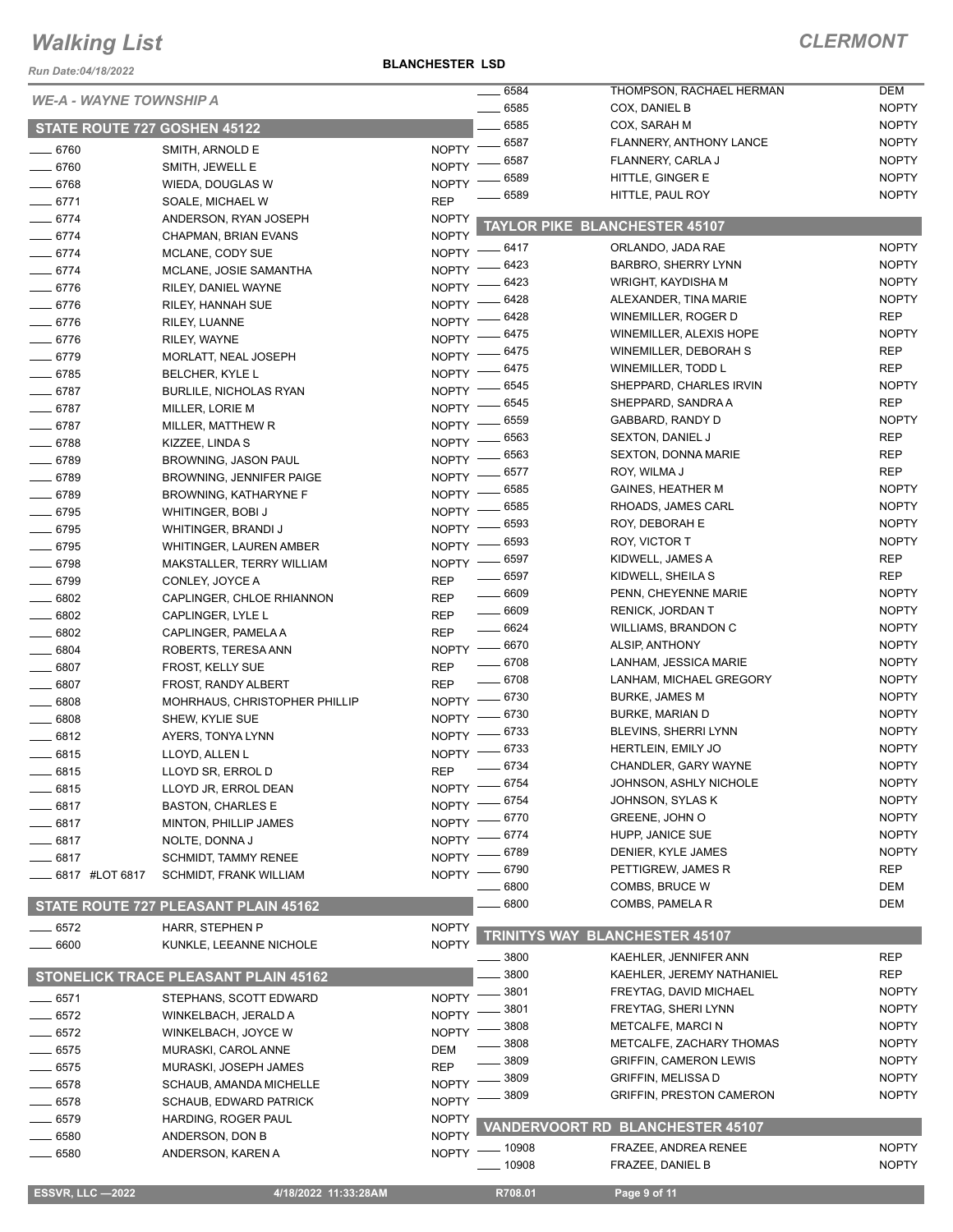**BLANCHESTER LSD**

*Run Date:04/18/2022*

*WE-A - WAYNE TOWNSHIP A*

| <b>WOODVILLE PIKE GOSHEN 45122</b>    |                                       |              |
|---------------------------------------|---------------------------------------|--------------|
| 2655                                  | DEUBEL, DAVID                         | <b>NOPTY</b> |
| 2655                                  | DEUBEL, KATHY LEONA                   | <b>NOPTY</b> |
|                                       | <b>WOODVILLE RD BLANCHESTER 45107</b> |              |
| $-1133$                               | LANGFORD, THERESA A                   | <b>NOPTY</b> |
| $-3569$                               | HAINES, CHRISTY L                     | <b>REP</b>   |
| $-3569$                               | <b>HAINES, JOSHUA LEE</b>             | <b>REP</b>   |
| 3579                                  | LEE, THOMAS JOSEPH                    | <b>NOPTY</b> |
| $-3582$                               | CALLOWAY, DANNY ALLEN                 | <b>NOPTY</b> |
| $-3583$                               | MULLINS, LINDSEY LEE                  | <b>NOPTY</b> |
| $-3585$                               | ARTHUR, RICHARD LEE                   | <b>NOPTY</b> |
| - 3585                                | DICKISON, ERMA E                      | <b>NOPTY</b> |
|                                       |                                       |              |
| <b>XENIA TRL PLEASANT PLAIN 45162</b> |                                       |              |
| 6577                                  | THOMPSON, ERIC WILLIAM                | <b>NOPTY</b> |

*TOTAL :* **1,028**